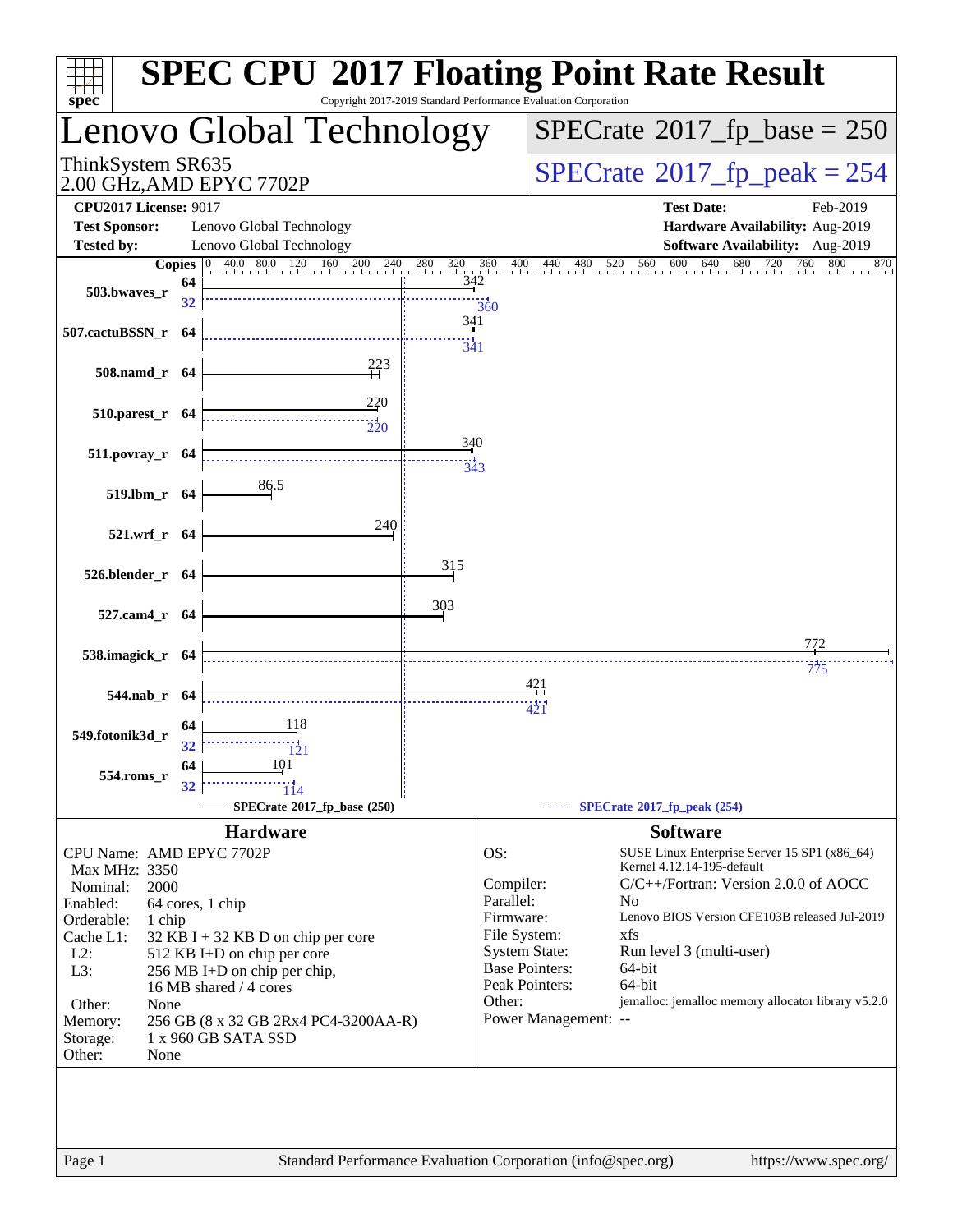

Copyright 2017-2019 Standard Performance Evaluation Corporation

# Lenovo Global Technology

ThinkSystem SR635<br>2.00 GHz AMD EPYC 7702P<br> $\begin{array}{c} | \text{SPECrate} \textcirc 2017\_fp\_peak = 254 \end{array}$  $\begin{array}{c} | \text{SPECrate} \textcirc 2017\_fp\_peak = 254 \end{array}$  $\begin{array}{c} | \text{SPECrate} \textcirc 2017\_fp\_peak = 254 \end{array}$  $SPECrate$ <sup>®</sup>[2017\\_fp\\_base =](http://www.spec.org/auto/cpu2017/Docs/result-fields.html#SPECrate2017fpbase) 250

2.00 GHz,AMD EPYC 7702P

**[Test Sponsor:](http://www.spec.org/auto/cpu2017/Docs/result-fields.html#TestSponsor)** Lenovo Global Technology **[Hardware Availability:](http://www.spec.org/auto/cpu2017/Docs/result-fields.html#HardwareAvailability)** Aug-2019

**[CPU2017 License:](http://www.spec.org/auto/cpu2017/Docs/result-fields.html#CPU2017License)** 9017 **[Test Date:](http://www.spec.org/auto/cpu2017/Docs/result-fields.html#TestDate)** Feb-2019 **[Tested by:](http://www.spec.org/auto/cpu2017/Docs/result-fields.html#Testedby)** Lenovo Global Technology **[Software Availability:](http://www.spec.org/auto/cpu2017/Docs/result-fields.html#SoftwareAvailability)** Aug-2019

#### **[Results Table](http://www.spec.org/auto/cpu2017/Docs/result-fields.html#ResultsTable)**

|                                         | <b>Base</b>   |                |            |                |       |                | <b>Peak</b> |               |                |              |                |              |                |              |
|-----------------------------------------|---------------|----------------|------------|----------------|-------|----------------|-------------|---------------|----------------|--------------|----------------|--------------|----------------|--------------|
| <b>Benchmark</b>                        | <b>Copies</b> | <b>Seconds</b> | Ratio      | <b>Seconds</b> | Ratio | <b>Seconds</b> | Ratio       | <b>Copies</b> | <b>Seconds</b> | <b>Ratio</b> | <b>Seconds</b> | <b>Ratio</b> | <b>Seconds</b> | <b>Ratio</b> |
| 503.bwayes_r                            | 64            | 1876           | 342        | 1877           | 342   | 1878           | 342         | 32            | 893            | 359          | 892            | 360          | 891            | 360          |
| 507.cactuBSSN r                         | 64            | 237            | 342        | 238            | 340   | 238            | 341         | 64            | 238            | 340          | 237            | 342          | 237            | 341          |
| $508$ .namd $r$                         | 64            | 273            | 223        | 286            | 213   | 272            | 224         | 64            | 273            | 223          | 286            | 213          | 272            | 224          |
| $510$ . parest r                        | 64            | 760            | 220        | 760            | 220   | 762            | 220         | 64            | 762            | 220          | 759            | 221          | 759            | 220          |
| 511.povray_r                            | 64            | 438            | 341        | 439            | 340   | 442            | 338         | 64            | 434            | 344          | 440            | 340          | 436            | 343          |
| $519$ .lbm $r$                          | 64            | 780            | 86.5       | 780            | 86.5  | 780            | 86.5        | 64            | 780            | 86.5         | 780            | 86.5         | 780            | 86.5         |
| $521$ .wrf r                            | 64            | 596            | 241        | 596            | 240   | 597            | 240         | 64            | 596            | 241          | 596            | 240          | 597            | 240          |
| 526.blender r                           | 64            | 308            | 316        | 309            | 315   | 309            | 315         | 64            | 308            | 316          | 309            | 315          | 309            | 315          |
| 527.cam4 r                              | 64            | 369            | 304        | 369            | 303   | 369            | 303         | 64            | 369            | 304          | 369            | 303          | 369            | 303          |
| 538.imagick_r                           | 64            | 206            | 771        | 206            | 772   | 184            | 865         | 64            | 205            | 775          | 206            | 774          | 183            | 869          |
| $544$ .nab r                            | 64            | 256            | 421        | 250            | 430   | 256            | 421         | 64            | 249            | 433          | 256            | 421          | 256            | 420          |
| 549.fotonik3d r                         | 64            | 2110           | 118        | 2109           | 118   | 2110           | 118         | 32            | 1031           | <u>121</u>   | 1031           | 121          | 1031           | 121          |
| $554$ .roms_r                           | 64            | 1011           | <b>101</b> | 1014           | 100   | 1011           | 101         | 32            | 444            | <b>114</b>   | 445            | 114          | 441            | 115          |
| $SPECrate^{\circ}2017$ fp base =<br>250 |               |                |            |                |       |                |             |               |                |              |                |              |                |              |

**[SPECrate](http://www.spec.org/auto/cpu2017/Docs/result-fields.html#SPECrate2017fppeak)[2017\\_fp\\_peak =](http://www.spec.org/auto/cpu2017/Docs/result-fields.html#SPECrate2017fppeak) 254**

Results appear in the [order in which they were run.](http://www.spec.org/auto/cpu2017/Docs/result-fields.html#RunOrder) Bold underlined text [indicates a median measurement.](http://www.spec.org/auto/cpu2017/Docs/result-fields.html#Median)

#### **[Compiler Notes](http://www.spec.org/auto/cpu2017/Docs/result-fields.html#CompilerNotes)**

The AMD64 AOCC Compiler Suite is available at <http://developer.amd.com/amd-aocc/>

#### **[Submit Notes](http://www.spec.org/auto/cpu2017/Docs/result-fields.html#SubmitNotes)**

The config file option 'submit' was used. 'numactl' was used to bind copies to the cores. See the configuration file for details.

#### **[Operating System Notes](http://www.spec.org/auto/cpu2017/Docs/result-fields.html#OperatingSystemNotes)**

'ulimit -s unlimited' was used to set environment stack size 'ulimit -l 2097152' was used to set environment locked pages in memory limit

runcpu command invoked through numactl i.e.: numactl --interleave=all runcpu <etc>

Set dirty\_ratio=8 to limit dirty cache to 8% of memory Set swappiness=1 to swap only if necessary Set zone\_reclaim\_mode=1 to free local node memory and avoid remote memory sync then drop\_caches=3 to reset caches before invoking runcpu

**(Continued on next page)**

| Page 2 | Standard Performance Evaluation Corporation (info@spec.org) | https://www.spec.org/ |
|--------|-------------------------------------------------------------|-----------------------|
|        |                                                             |                       |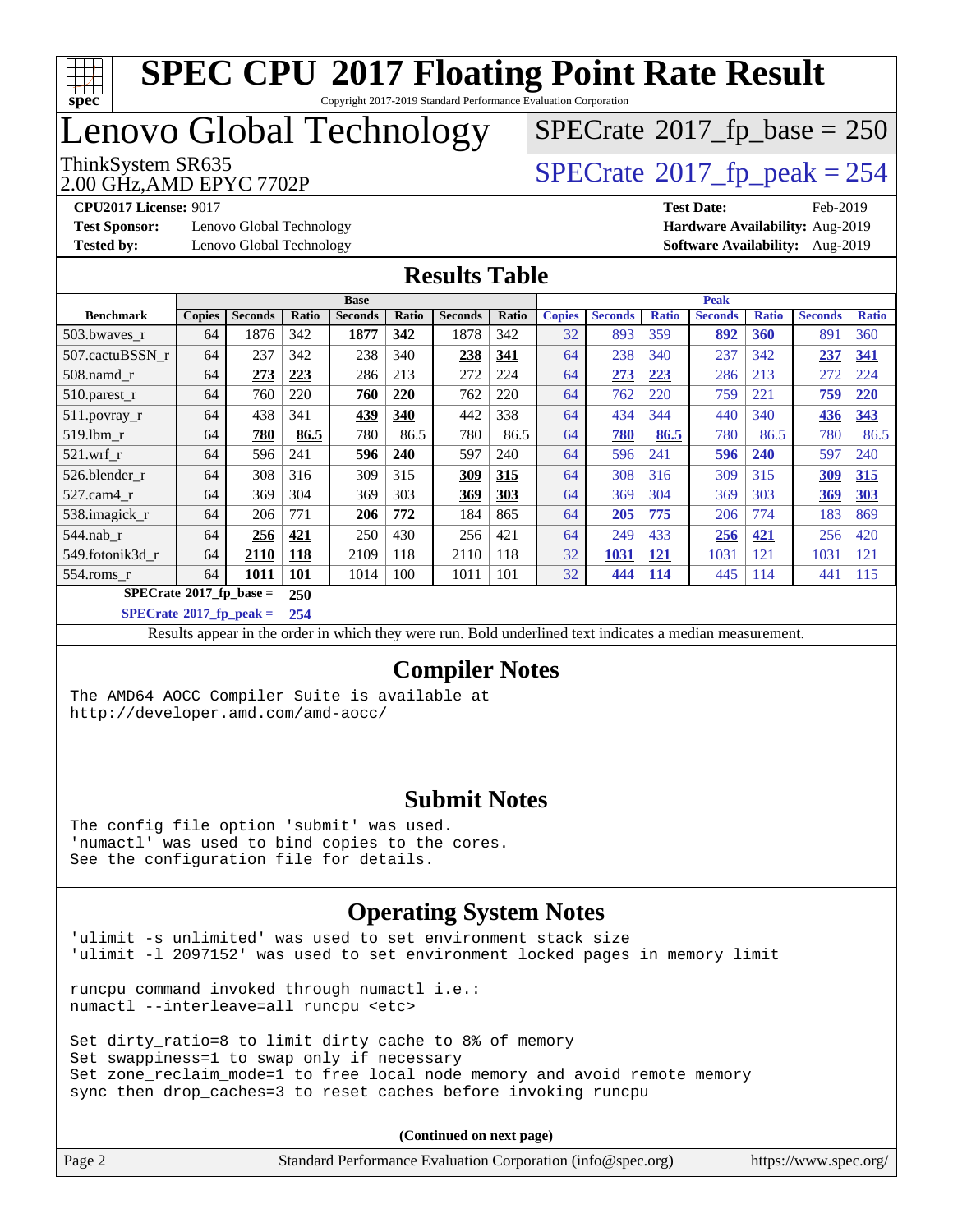

Copyright 2017-2019 Standard Performance Evaluation Corporation

## Lenovo Global Technology

 $SPECTate$ <sup>®</sup>[2017\\_fp\\_base =](http://www.spec.org/auto/cpu2017/Docs/result-fields.html#SPECrate2017fpbase) 250

2.00 GHz,AMD EPYC 7702P

ThinkSystem SR635<br>2.00 GHz AMD FPYC 7702P<br> $\begin{array}{c} | \text{SPECrate} \textcirc 2017\_fp\_peak = 254 \end{array}$  $\begin{array}{c} | \text{SPECrate} \textcirc 2017\_fp\_peak = 254 \end{array}$  $\begin{array}{c} | \text{SPECrate} \textcirc 2017\_fp\_peak = 254 \end{array}$ 

**[Test Sponsor:](http://www.spec.org/auto/cpu2017/Docs/result-fields.html#TestSponsor)** Lenovo Global Technology **[Hardware Availability:](http://www.spec.org/auto/cpu2017/Docs/result-fields.html#HardwareAvailability)** Aug-2019 **[Tested by:](http://www.spec.org/auto/cpu2017/Docs/result-fields.html#Testedby)** Lenovo Global Technology **[Software Availability:](http://www.spec.org/auto/cpu2017/Docs/result-fields.html#SoftwareAvailability)** Aug-2019

**[CPU2017 License:](http://www.spec.org/auto/cpu2017/Docs/result-fields.html#CPU2017License)** 9017 **[Test Date:](http://www.spec.org/auto/cpu2017/Docs/result-fields.html#TestDate)** Feb-2019

#### **[Operating System Notes \(Continued\)](http://www.spec.org/auto/cpu2017/Docs/result-fields.html#OperatingSystemNotes)**

dirty\_ratio, swappiness, zone\_reclaim\_mode and drop\_caches were all set using privileged echo (e.g. echo 1 > /proc/sys/vm/swappiness).

Transparent huge pages set to 'always' for this run (OS default)

#### **[General Notes](http://www.spec.org/auto/cpu2017/Docs/result-fields.html#GeneralNotes)**

Environment variables set by runcpu before the start of the run: LD LIBRARY PATH = "/home/cpu2017-1.0.5-amd-rome-aocc200/amd rate aocc200 rome A lib/64" LD\_LIBRARY\_PATH = "\$LD\_LIBRARY\_PATH:/home/cpu2017-1.0.5-amd-rome-aocc200/amd\_rate\_aocc200\_rome\_A\_lib/32" MALLOC\_CONF = "retain:true" Binaries were compiled on a system with 2p AMD EPYC 7601 CPU + 512GB Memory using Fedora 26

NA: The test sponsor attests, as of date of publication, that CVE-2017-5754 (Meltdown) is mitigated in the system as tested and documented. Yes: The test sponsor attests, as of date of publication, that CVE-2017-5753 (Spectre variant 1) is mitigated in the system as tested and documented. Yes: The test sponsor attests, as of date of publication, that CVE-2017-5715 (Spectre variant 2) is mitigated in the system as tested and documented. Yes: The test sponsor attests, as of date of publication, that CVE-2018-3640 (Spectre variant 3a) is mitigated in the system as tested and documented. Yes: The test sponsor attests, as of date of publication, that CVE-2018-3639 (Spectre variant 4) is mitigated in the system as tested and documented. jemalloc: configured and built with GCC v9.1.0 in Ubuntu 19.04 with -O3 -znver2 -flto jemalloc 5.2.0 is available here: <https://github.com/jemalloc/jemalloc/releases/download/5.2.0/jemalloc-5.2.0.tar.bz2>

#### **[Platform Notes](http://www.spec.org/auto/cpu2017/Docs/result-fields.html#PlatformNotes)**

 BIOS settings: Operating Mode set to Maximum Performance NUMA nodes per socket set to NPS4 SMT Mode set to Disabled EfficiencyModeEn set to Auto Sysinfo program /home/cpu2017-1.0.5-amd-rome-aocc200/bin/sysinfo Rev: r5974 of 2018-05-19 9bcde8f2999c33d61f64985e45859ea9 running on linux-vapu Thu Feb 14 22:28:54 2019

 SUT (System Under Test) info as seen by some common utilities. For more information on this section, see <https://www.spec.org/cpu2017/Docs/config.html#sysinfo>

 From /proc/cpuinfo model name : AMD EPYC 7702P 64-Core Processor 1 "physical id"s (chips)

**(Continued on next page)**

| Page 3<br>Standard Performance Evaluation Corporation (info@spec.org) | https://www.spec.org/ |
|-----------------------------------------------------------------------|-----------------------|
|-----------------------------------------------------------------------|-----------------------|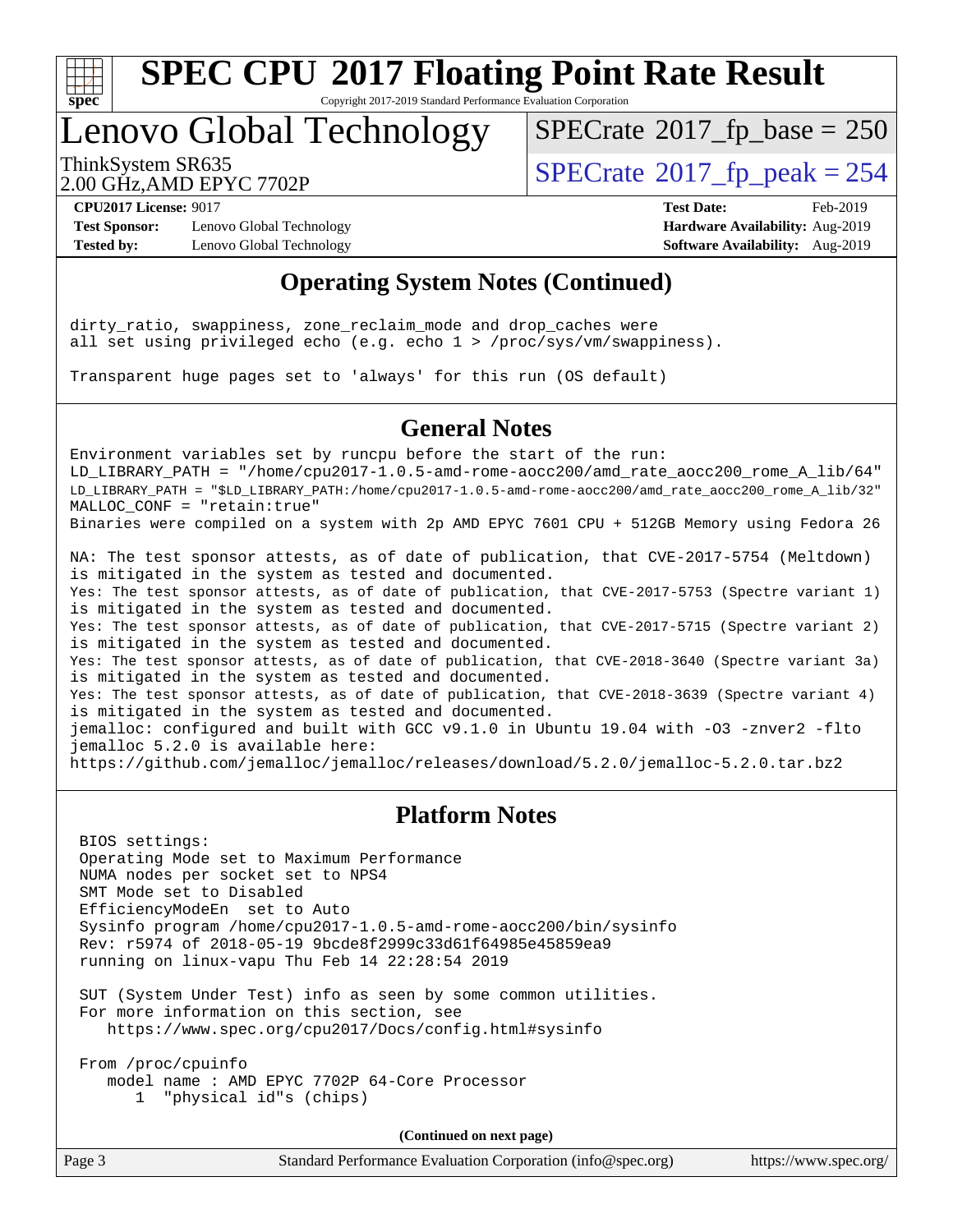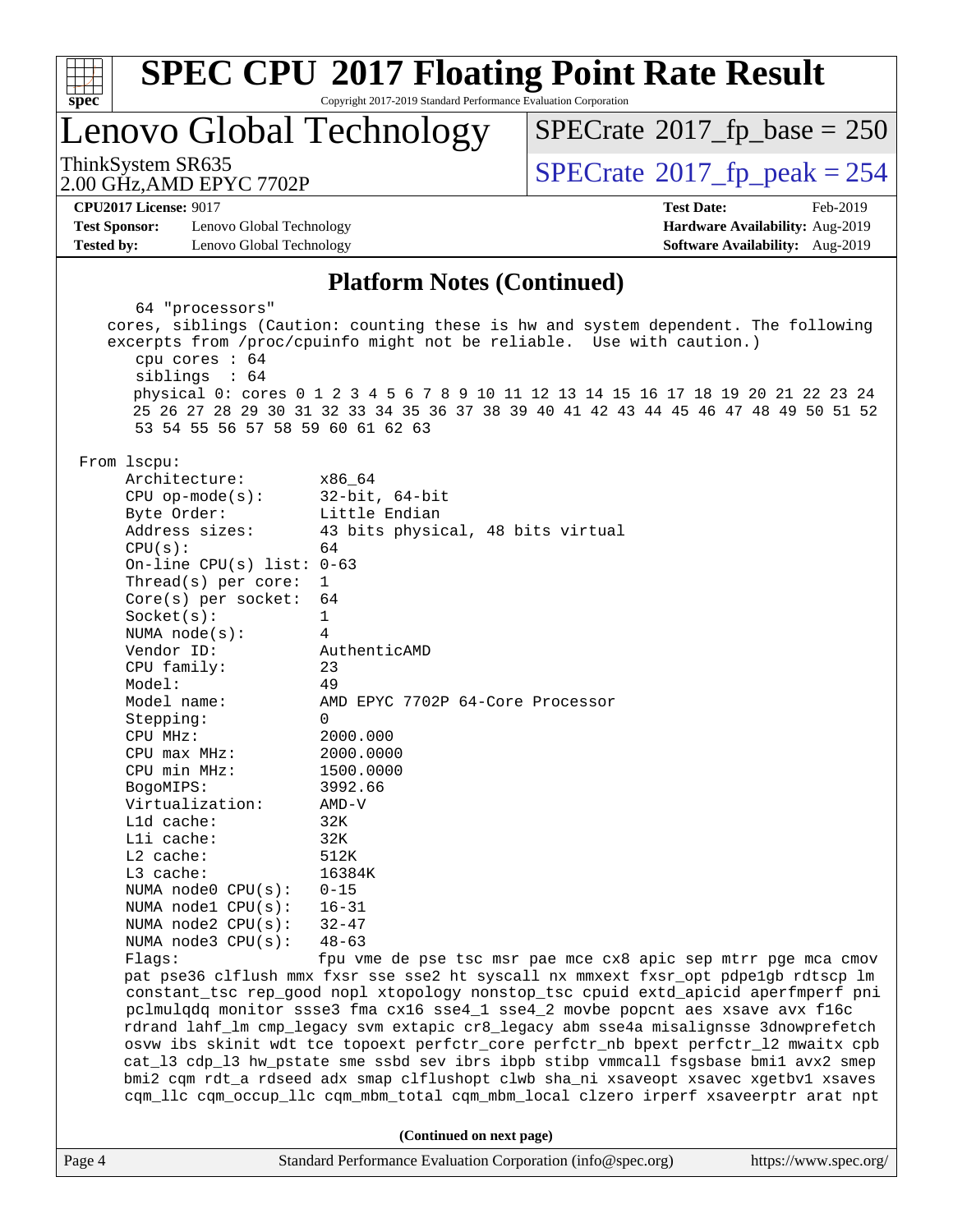

Copyright 2017-2019 Standard Performance Evaluation Corporation

Lenovo Global Technology

ThinkSystem SR635<br>2.00 GHz AMD EPYC 7702P<br> $\begin{array}{c} | \text{SPECrate} \textcirc 2017\_fp\_peak = 254 \end{array}$  $\begin{array}{c} | \text{SPECrate} \textcirc 2017\_fp\_peak = 254 \end{array}$  $\begin{array}{c} | \text{SPECrate} \textcirc 2017\_fp\_peak = 254 \end{array}$  $SPECTate$ <sup>®</sup>[2017\\_fp\\_base =](http://www.spec.org/auto/cpu2017/Docs/result-fields.html#SPECrate2017fpbase) 250

2.00 GHz,AMD EPYC 7702P **[CPU2017 License:](http://www.spec.org/auto/cpu2017/Docs/result-fields.html#CPU2017License)** 9017 **[Test Date:](http://www.spec.org/auto/cpu2017/Docs/result-fields.html#TestDate)** Feb-2019

**[Test Sponsor:](http://www.spec.org/auto/cpu2017/Docs/result-fields.html#TestSponsor)** Lenovo Global Technology **[Hardware Availability:](http://www.spec.org/auto/cpu2017/Docs/result-fields.html#HardwareAvailability)** Aug-2019 **[Tested by:](http://www.spec.org/auto/cpu2017/Docs/result-fields.html#Testedby)** Lenovo Global Technology **[Software Availability:](http://www.spec.org/auto/cpu2017/Docs/result-fields.html#SoftwareAvailability)** Aug-2019

# **[Platform Notes \(Continued\)](http://www.spec.org/auto/cpu2017/Docs/result-fields.html#PlatformNotes)**

 lbrv svm\_lock nrip\_save tsc\_scale vmcb\_clean flushbyasid decodeassists pausefilter pfthreshold avic v\_vmsave\_vmload vgif umip rdpid overflow\_recov succor smca /proc/cpuinfo cache data cache size : 512 KB From numactl --hardware WARNING: a numactl 'node' might or might not correspond to a physical chip. available: 4 nodes (0-3) node 0 cpus: 0 1 2 3 4 5 6 7 8 9 10 11 12 13 14 15 node 0 size: 64274 MB node 0 free: 64010 MB node 1 cpus: 16 17 18 19 20 21 22 23 24 25 26 27 28 29 30 31 node 1 size: 64499 MB node 1 free: 64271 MB node 2 cpus: 32 33 34 35 36 37 38 39 40 41 42 43 44 45 46 47 node 2 size: 64499 MB node 2 free: 64263 MB node 3 cpus: 48 49 50 51 52 53 54 55 56 57 58 59 60 61 62 63 node 3 size: 64484 MB node 3 free: 64257 MB node distances: node 0 1 2 3 0: 10 12 12 12 1: 12 10 12 12 2: 12 12 10 12 3: 12 12 12 10 From /proc/meminfo MemTotal: 263943516 kB HugePages\_Total: 0<br>Hugepagesize: 2048 kB Hugepagesize: From /etc/\*release\* /etc/\*version\* os-release: NAME="SLES" VERSION="15-SP1" VERSION\_ID="15.1" PRETTY\_NAME="SUSE Linux Enterprise Server 15 SP1" ID="sles" ID\_LIKE="suse" ANSI\_COLOR="0;32" CPE\_NAME="cpe:/o:suse:sles:15:sp1" uname -a: Linux linux-vapu 4.12.14-195-default #1 SMP Tue May 7 10:55:11 UTC 2019 (8fba516) x86\_64 x86\_64 x86\_64 GNU/Linux **(Continued on next page)**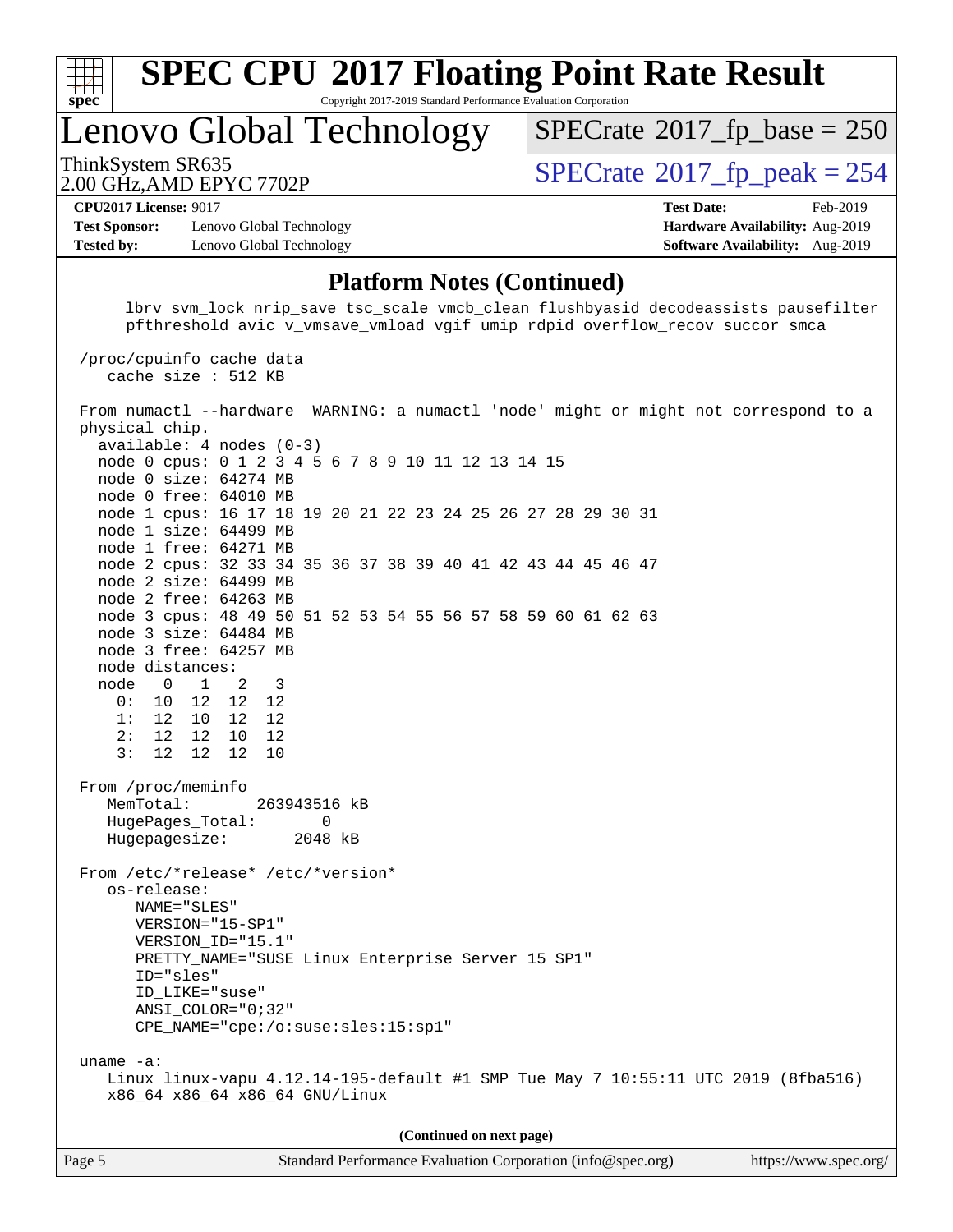| $spec^*$                                                | <b>SPEC CPU®2017 Floating Point Rate Result</b><br>Copyright 2017-2019 Standard Performance Evaluation Corporation                                                                                                                                                                                                                                                                                                                                                      |                                       |                       |
|---------------------------------------------------------|-------------------------------------------------------------------------------------------------------------------------------------------------------------------------------------------------------------------------------------------------------------------------------------------------------------------------------------------------------------------------------------------------------------------------------------------------------------------------|---------------------------------------|-----------------------|
|                                                         | Lenovo Global Technology                                                                                                                                                                                                                                                                                                                                                                                                                                                | $SPECrate^{\circ}2017$ fp base = 250  |                       |
| ThinkSystem SR635<br>2.00 GHz, AMD EPYC 7702P           |                                                                                                                                                                                                                                                                                                                                                                                                                                                                         | $SPECrate^{\circ}2017$ _fp_peak = 254 |                       |
| <b>CPU2017 License: 9017</b>                            |                                                                                                                                                                                                                                                                                                                                                                                                                                                                         | <b>Test Date:</b>                     | Feb-2019              |
| <b>Test Sponsor:</b>                                    | Lenovo Global Technology                                                                                                                                                                                                                                                                                                                                                                                                                                                | Hardware Availability: Aug-2019       |                       |
| <b>Tested by:</b>                                       | Lenovo Global Technology                                                                                                                                                                                                                                                                                                                                                                                                                                                | Software Availability: Aug-2019       |                       |
|                                                         | <b>Platform Notes (Continued)</b>                                                                                                                                                                                                                                                                                                                                                                                                                                       |                                       |                       |
|                                                         | Kernel self-reported vulnerability status:                                                                                                                                                                                                                                                                                                                                                                                                                              |                                       |                       |
| $CVE-2017-5754$ (Meltdown):                             | Not affected<br>CVE-2017-5753 (Spectre variant 1): Mitigation: __user pointer sanitization<br>CVE-2017-5715 (Spectre variant 2): Mitigation: Full AMD retpoline, IBPB: conditional,<br>IBRS_FW, STIBP: disabled, RSB filling                                                                                                                                                                                                                                            |                                       |                       |
| run-level 3 Feb 14 22:21                                |                                                                                                                                                                                                                                                                                                                                                                                                                                                                         |                                       |                       |
| /dev/sdb2                                               | SPEC is set to: /home/cpu2017-1.0.5-amd-rome-aocc200<br>Filesystem Type Size Used Avail Use% Mounted on<br>xfs<br>893G<br>34G 860G<br>$4\%$ /                                                                                                                                                                                                                                                                                                                           |                                       |                       |
| Memory:<br>8x Unknown Unknown                           | Additional information from dmidecode follows. WARNING: Use caution when you interpret<br>this section. The 'dmidecode' program reads system data which is "intended to allow<br>hardware to be accurately determined", but the intent may not be met, as there are<br>frequent changes to hardware, firmware, and the "DMTF SMBIOS" standard.<br>BIOS Lenovo CFE103B 07/11/2019<br>8x Samsung M393A4K40DB2-CWE 32 kB 2 rank 3200<br>(End of data from sysinfo program) |                                       |                       |
|                                                         | <b>Compiler Version Notes</b>                                                                                                                                                                                                                                                                                                                                                                                                                                           |                                       |                       |
| С                                                       | 519.1bm_r(base, peak) 538.imagick_r(base, peak)<br>$544.nab_r(base, peak)$                                                                                                                                                                                                                                                                                                                                                                                              |                                       |                       |
| Target: x86_64-unknown-linux-gnu<br>Thread model: posix | AOCC.LLVM.2.0.0.B179.2019_06_12 clang version 8.0.0 (CLANG: Jenkins<br>AOCC_2_0_0-Build#179) (based on LLVM AOCC.LLVM.2.0.0.B179.2019_06_12)<br>InstalledDir: /opt/AMD/aocc-compiler-2.0.0/bin                                                                                                                                                                                                                                                                          |                                       |                       |
|                                                         |                                                                                                                                                                                                                                                                                                                                                                                                                                                                         |                                       |                       |
| $C++$                                                   | 508.namd_r(base, peak) 510.parest_r(base, peak)                                                                                                                                                                                                                                                                                                                                                                                                                         |                                       |                       |
| Target: x86_64-unknown-linux-gnu<br>Thread model: posix | AOCC.LLVM.2.0.0.B179.2019_06_12 clang version 8.0.0 (CLANG: Jenkins<br>AOCC_2_0_0-Build#179) (based on LLVM AOCC.LLVM.2.0.0.B179.2019_06_12)<br>InstalledDir: /opt/AMD/aocc-compiler-2.0.0/bin                                                                                                                                                                                                                                                                          |                                       |                       |
|                                                         | (Continued on next page)                                                                                                                                                                                                                                                                                                                                                                                                                                                |                                       |                       |
|                                                         |                                                                                                                                                                                                                                                                                                                                                                                                                                                                         |                                       |                       |
| Page 6                                                  | Standard Performance Evaluation Corporation (info@spec.org)                                                                                                                                                                                                                                                                                                                                                                                                             |                                       | https://www.spec.org/ |
|                                                         |                                                                                                                                                                                                                                                                                                                                                                                                                                                                         |                                       |                       |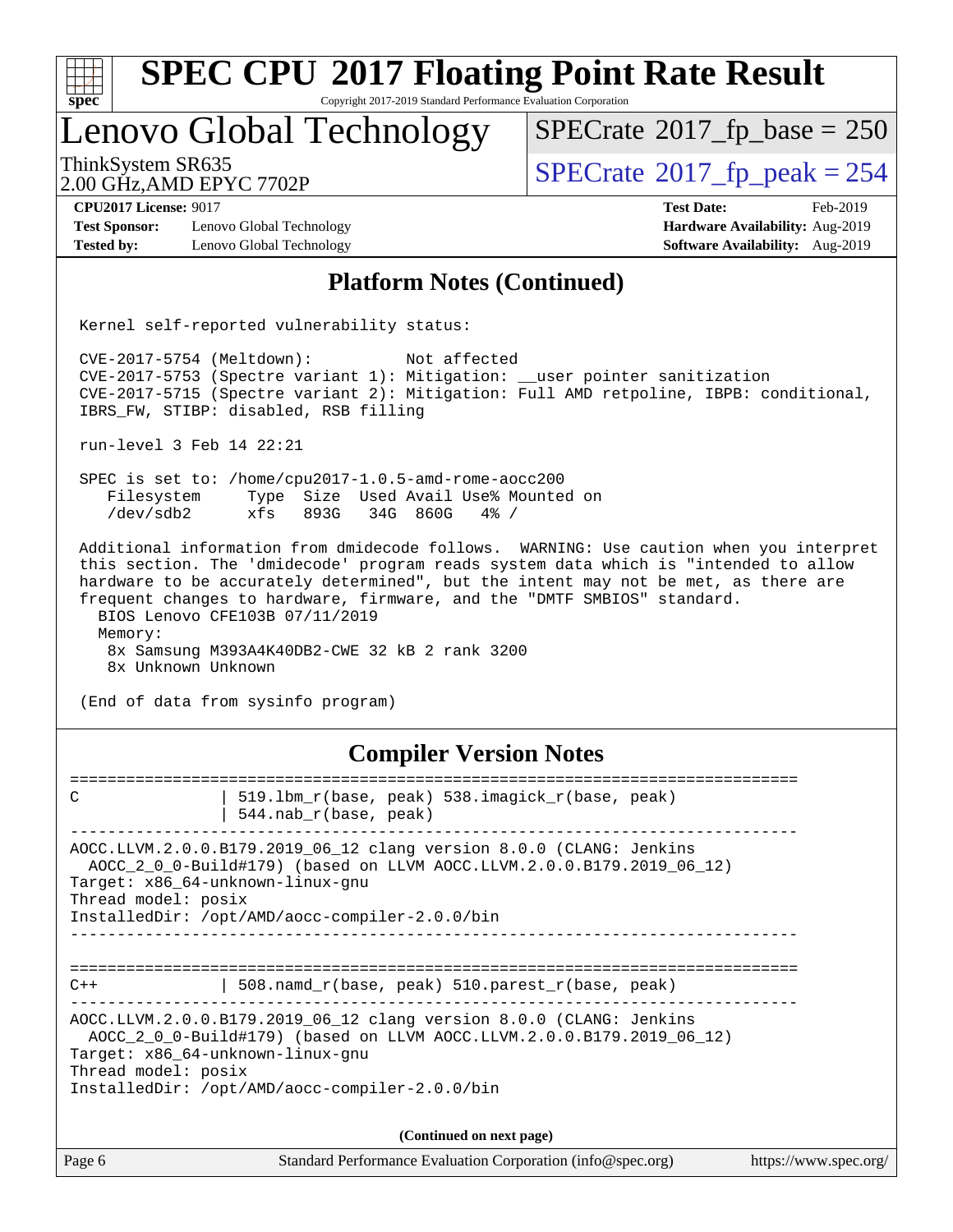|                                                                           | Lenovo Global Technology                                                                                                                                                                                                                                                                                                 | $SPECrate^{\circ}2017$ fp base = 250       |                                                                                |
|---------------------------------------------------------------------------|--------------------------------------------------------------------------------------------------------------------------------------------------------------------------------------------------------------------------------------------------------------------------------------------------------------------------|--------------------------------------------|--------------------------------------------------------------------------------|
| ThinkSystem SR635                                                         | 2.00 GHz, AMD EPYC 7702P                                                                                                                                                                                                                                                                                                 | $SPECTate$ <sup>®</sup> 2017_fp_peak = 254 |                                                                                |
| <b>CPU2017 License: 9017</b><br><b>Test Sponsor:</b><br><b>Tested by:</b> | Lenovo Global Technology<br>Lenovo Global Technology                                                                                                                                                                                                                                                                     | <b>Test Date:</b>                          | Feb-2019<br>Hardware Availability: Aug-2019<br>Software Availability: Aug-2019 |
|                                                                           | <b>Compiler Version Notes (Continued)</b>                                                                                                                                                                                                                                                                                |                                            |                                                                                |
|                                                                           |                                                                                                                                                                                                                                                                                                                          |                                            |                                                                                |
| $C++$ , $C$                                                               | 511.povray_r(base, peak) 526.blender_r(base, peak)                                                                                                                                                                                                                                                                       |                                            |                                                                                |
| Thread model: posix<br>Thread model: posix                                | Target: x86_64-unknown-linux-gnu<br>InstalledDir: /opt/AMD/aocc-compiler-2.0.0/bin<br>AOCC.LLVM.2.0.0.B179.2019_06_12 clang version 8.0.0 (CLANG: Jenkins<br>AOCC_2_0_0-Build#179) (based on LLVM AOCC.LLVM.2.0.0.B179.2019_06_12)<br>Target: x86_64-unknown-linux-gnu<br>InstalledDir: /opt/AMD/aocc-compiler-2.0.0/bin |                                            |                                                                                |
| Thread model: posix                                                       | $C++$ , C, Fortran   507.cactuBSSN_r(base, peak)<br>AOCC.LLVM.2.0.0.B179.2019_06_12 clang version 8.0.0 (CLANG: Jenkins<br>AOCC_2_0_0-Build#179) (based on LLVM AOCC.LLVM.2.0.0.B179.2019_06_12)<br>Target: x86_64-unknown-linux-gnu<br>InstalledDir: /opt/AMD/aocc-compiler-2.0.0/bin                                   |                                            |                                                                                |
| Thread model: posix                                                       | AOCC.LLVM.2.0.0.B179.2019_06_12 clang version 8.0.0 (CLANG: Jenkins<br>AOCC_2_0_0-Build#179) (based on LLVM AOCC.LLVM.2.0.0.B179.2019_06_12)<br>Target: x86_64-unknown-linux-gnu<br>InstalledDir: /opt/AMD/aocc-compiler-2.0.0/bin                                                                                       |                                            |                                                                                |
| Thread model: posix                                                       | AOCC.LLVM.2.0.0.B179.2019_06_12 clang version 8.0.0 (CLANG: Jenkins<br>AOCC_2_0_0-Build#179) (based on LLVM AOCC.LLVM.2.0.0.B179.2019_06_12)<br>Target: x86_64-unknown-linux-gnu<br>InstalledDir: /opt/AMD/aocc-compiler-2.0.0/bin                                                                                       |                                            |                                                                                |
| Fortran                                                                   | 503.bwaves_r(base, peak) 549.fotonik3d_r(base, peak)<br>554.roms_r(base, peak)                                                                                                                                                                                                                                           |                                            |                                                                                |
| Thread model: posix                                                       | AOCC.LLVM.2.0.0.B179.2019_06_12 clang version 8.0.0 (CLANG: Jenkins<br>AOCC_2_0_0-Build#179) (based on LLVM AOCC.LLVM.2.0.0.B179.2019_06_12)<br>Target: x86_64-unknown-linux-gnu<br>InstalledDir: /opt/AMD/aocc-compiler-2.0.0/bin                                                                                       | ----------------------------------         |                                                                                |
|                                                                           | (Continued on next page)                                                                                                                                                                                                                                                                                                 |                                            |                                                                                |
| Page 7                                                                    | Standard Performance Evaluation Corporation (info@spec.org)                                                                                                                                                                                                                                                              |                                            | https://www.spec.org/                                                          |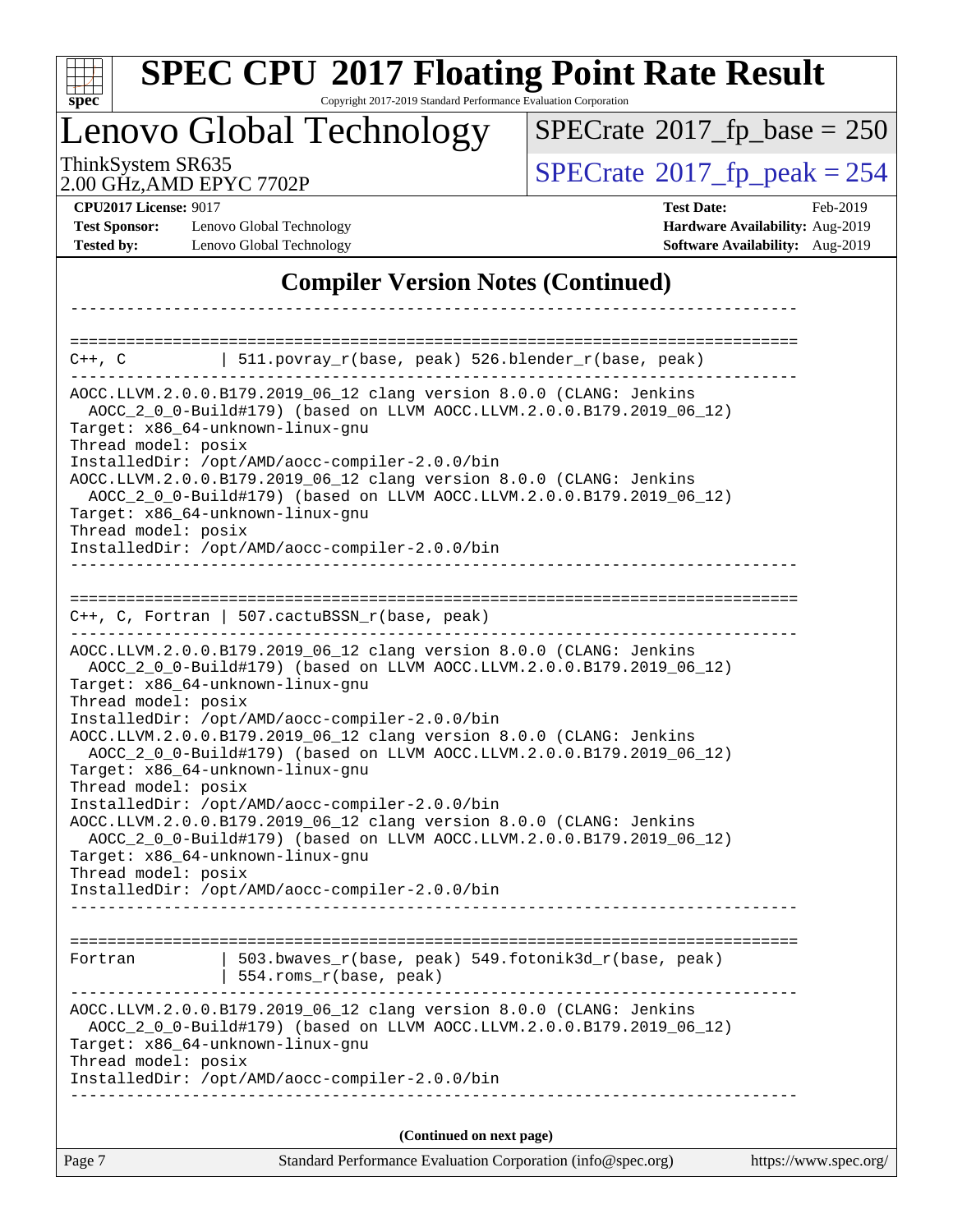

#### **[SPEC CPU](http://www.spec.org/auto/cpu2017/Docs/result-fields.html#SPECCPU2017FloatingPointRateResult)[2017 Floating Point Rate Result](http://www.spec.org/auto/cpu2017/Docs/result-fields.html#SPECCPU2017FloatingPointRateResult)** Copyright 2017-2019 Standard Performance Evaluation Corporation

Lenovo Global Technology

ThinkSystem SR635<br>2.00 GHz AMD EPYC 7702P<br> $\begin{array}{c} | \text{SPECrate} \textcirc 2017\_fp\_peak = 254 \end{array}$  $\begin{array}{c} | \text{SPECrate} \textcirc 2017\_fp\_peak = 254 \end{array}$  $\begin{array}{c} | \text{SPECrate} \textcirc 2017\_fp\_peak = 254 \end{array}$  $SPECrate$ <sup>®</sup>[2017\\_fp\\_base =](http://www.spec.org/auto/cpu2017/Docs/result-fields.html#SPECrate2017fpbase) 250

2.00 GHz,AMD EPYC 7702P

**[Test Sponsor:](http://www.spec.org/auto/cpu2017/Docs/result-fields.html#TestSponsor)** Lenovo Global Technology **[Hardware Availability:](http://www.spec.org/auto/cpu2017/Docs/result-fields.html#HardwareAvailability)** Aug-2019 **[Tested by:](http://www.spec.org/auto/cpu2017/Docs/result-fields.html#Testedby)** Lenovo Global Technology **[Software Availability:](http://www.spec.org/auto/cpu2017/Docs/result-fields.html#SoftwareAvailability)** Aug-2019

**[CPU2017 License:](http://www.spec.org/auto/cpu2017/Docs/result-fields.html#CPU2017License)** 9017 **[Test Date:](http://www.spec.org/auto/cpu2017/Docs/result-fields.html#TestDate)** Feb-2019

#### **[Compiler Version Notes \(Continued\)](http://www.spec.org/auto/cpu2017/Docs/result-fields.html#CompilerVersionNotes)**

| 521.wrf $r(base, peak)$ 527.cam4 $r(base, peak)$<br>Fortran, C                                                                               |
|----------------------------------------------------------------------------------------------------------------------------------------------|
| AOCC.LLVM.2.0.0.B179.2019 06 12 clang version 8.0.0 (CLANG: Jenkins<br>AOCC 2 0 0-Build#179) (based on LLVM AOCC.LLVM.2.0.0.B179.2019 06 12) |
| Target: x86 64-unknown-linux-gnu                                                                                                             |
| Thread model: posix                                                                                                                          |
| InstalledDir: /opt/AMD/aocc-compiler-2.0.0/bin                                                                                               |
| AOCC.LLVM.2.0.0.B179.2019_06_12 clang version 8.0.0 (CLANG: Jenkins<br>AOCC 2 0 0-Build#179) (based on LLVM AOCC.LLVM.2.0.0.B179.2019 06 12) |
| Target: x86 64-unknown-linux-gnu                                                                                                             |
| Thread model: posix                                                                                                                          |
| InstalledDir: /opt/AMD/aocc-compiler-2.0.0/bin                                                                                               |
|                                                                                                                                              |

#### **[Base Compiler Invocation](http://www.spec.org/auto/cpu2017/Docs/result-fields.html#BaseCompilerInvocation)**

[C benchmarks](http://www.spec.org/auto/cpu2017/Docs/result-fields.html#Cbenchmarks): [clang](http://www.spec.org/cpu2017/results/res2019q3/cpu2017-20190903-17664.flags.html#user_CCbase_clang-c)

[C++ benchmarks:](http://www.spec.org/auto/cpu2017/Docs/result-fields.html#CXXbenchmarks) [clang++](http://www.spec.org/cpu2017/results/res2019q3/cpu2017-20190903-17664.flags.html#user_CXXbase_clang-cpp)

[Fortran benchmarks](http://www.spec.org/auto/cpu2017/Docs/result-fields.html#Fortranbenchmarks): [flang](http://www.spec.org/cpu2017/results/res2019q3/cpu2017-20190903-17664.flags.html#user_FCbase_flang)

[Benchmarks using both Fortran and C](http://www.spec.org/auto/cpu2017/Docs/result-fields.html#BenchmarksusingbothFortranandC): [flang](http://www.spec.org/cpu2017/results/res2019q3/cpu2017-20190903-17664.flags.html#user_CC_FCbase_flang) [clang](http://www.spec.org/cpu2017/results/res2019q3/cpu2017-20190903-17664.flags.html#user_CC_FCbase_clang-c)

[Benchmarks using both C and C++](http://www.spec.org/auto/cpu2017/Docs/result-fields.html#BenchmarksusingbothCandCXX): [clang++](http://www.spec.org/cpu2017/results/res2019q3/cpu2017-20190903-17664.flags.html#user_CC_CXXbase_clang-cpp) [clang](http://www.spec.org/cpu2017/results/res2019q3/cpu2017-20190903-17664.flags.html#user_CC_CXXbase_clang-c)

[Benchmarks using Fortran, C, and C++:](http://www.spec.org/auto/cpu2017/Docs/result-fields.html#BenchmarksusingFortranCandCXX) [clang++](http://www.spec.org/cpu2017/results/res2019q3/cpu2017-20190903-17664.flags.html#user_CC_CXX_FCbase_clang-cpp) [clang](http://www.spec.org/cpu2017/results/res2019q3/cpu2017-20190903-17664.flags.html#user_CC_CXX_FCbase_clang-c) [flang](http://www.spec.org/cpu2017/results/res2019q3/cpu2017-20190903-17664.flags.html#user_CC_CXX_FCbase_flang)

## **[Base Portability Flags](http://www.spec.org/auto/cpu2017/Docs/result-fields.html#BasePortabilityFlags)**

 503.bwaves\_r: [-DSPEC\\_LP64](http://www.spec.org/cpu2017/results/res2019q3/cpu2017-20190903-17664.flags.html#suite_baseEXTRA_PORTABILITY503_bwaves_r_DSPEC_LP64) 507.cactuBSSN\_r: [-DSPEC\\_LP64](http://www.spec.org/cpu2017/results/res2019q3/cpu2017-20190903-17664.flags.html#suite_baseEXTRA_PORTABILITY507_cactuBSSN_r_DSPEC_LP64) 508.namd\_r: [-DSPEC\\_LP64](http://www.spec.org/cpu2017/results/res2019q3/cpu2017-20190903-17664.flags.html#suite_baseEXTRA_PORTABILITY508_namd_r_DSPEC_LP64) 510.parest\_r: [-DSPEC\\_LP64](http://www.spec.org/cpu2017/results/res2019q3/cpu2017-20190903-17664.flags.html#suite_baseEXTRA_PORTABILITY510_parest_r_DSPEC_LP64) 511.povray\_r: [-DSPEC\\_LP64](http://www.spec.org/cpu2017/results/res2019q3/cpu2017-20190903-17664.flags.html#suite_baseEXTRA_PORTABILITY511_povray_r_DSPEC_LP64)

**(Continued on next page)**

Page 8 Standard Performance Evaluation Corporation [\(info@spec.org\)](mailto:info@spec.org) <https://www.spec.org/>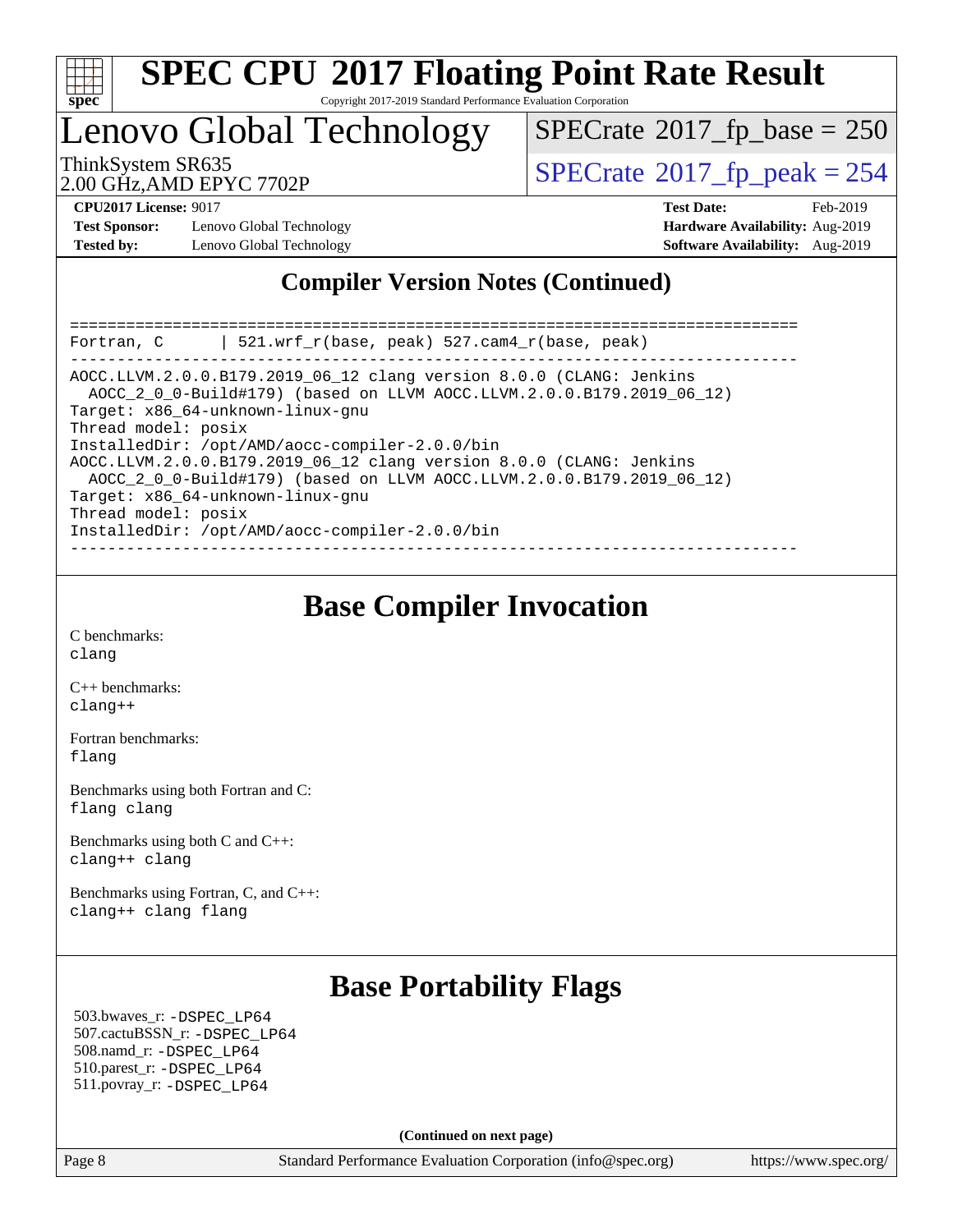

Copyright 2017-2019 Standard Performance Evaluation Corporation

# Lenovo Global Technology

 $SPECrate$ <sup>®</sup>[2017\\_fp\\_base =](http://www.spec.org/auto/cpu2017/Docs/result-fields.html#SPECrate2017fpbase) 250

2.00 GHz,AMD EPYC 7702P

ThinkSystem SR635<br>2.00 GHz AMD EPYC 7702P<br> $\begin{array}{c} | \text{SPECrate} \textcirc 2017\_fp\_peak = 254 \end{array}$  $\begin{array}{c} | \text{SPECrate} \textcirc 2017\_fp\_peak = 254 \end{array}$  $\begin{array}{c} | \text{SPECrate} \textcirc 2017\_fp\_peak = 254 \end{array}$ 

**[Test Sponsor:](http://www.spec.org/auto/cpu2017/Docs/result-fields.html#TestSponsor)** Lenovo Global Technology **[Hardware Availability:](http://www.spec.org/auto/cpu2017/Docs/result-fields.html#HardwareAvailability)** Aug-2019 **[Tested by:](http://www.spec.org/auto/cpu2017/Docs/result-fields.html#Testedby)** Lenovo Global Technology **[Software Availability:](http://www.spec.org/auto/cpu2017/Docs/result-fields.html#SoftwareAvailability)** Aug-2019

**[CPU2017 License:](http://www.spec.org/auto/cpu2017/Docs/result-fields.html#CPU2017License)** 9017 **[Test Date:](http://www.spec.org/auto/cpu2017/Docs/result-fields.html#TestDate)** Feb-2019

### **[Base Portability Flags \(Continued\)](http://www.spec.org/auto/cpu2017/Docs/result-fields.html#BasePortabilityFlags)**

 519.lbm\_r: [-DSPEC\\_LP64](http://www.spec.org/cpu2017/results/res2019q3/cpu2017-20190903-17664.flags.html#suite_baseEXTRA_PORTABILITY519_lbm_r_DSPEC_LP64) 521.wrf\_r: [-DSPEC\\_CASE\\_FLAG](http://www.spec.org/cpu2017/results/res2019q3/cpu2017-20190903-17664.flags.html#b521.wrf_r_baseCPORTABILITY_DSPEC_CASE_FLAG) [-Mbyteswapio](http://www.spec.org/cpu2017/results/res2019q3/cpu2017-20190903-17664.flags.html#user_baseFPORTABILITY521_wrf_r_F-mbyteswapio_543c39ce38db59bcbc3b888917ef58c313007ae1c27520b689e012995ae261114051d1d5efcb4182d175ce22a6a15532d3a9999882dd2c360e6d853f41da6883) [-DSPEC\\_LP64](http://www.spec.org/cpu2017/results/res2019q3/cpu2017-20190903-17664.flags.html#suite_baseEXTRA_PORTABILITY521_wrf_r_DSPEC_LP64) 526.blender\_r: [-funsigned-char](http://www.spec.org/cpu2017/results/res2019q3/cpu2017-20190903-17664.flags.html#user_baseCPORTABILITY526_blender_r_aocc-unsigned-char) [-D\\_\\_BOOL\\_DEFINED](http://www.spec.org/cpu2017/results/res2019q3/cpu2017-20190903-17664.flags.html#b526.blender_r_baseCXXPORTABILITY_D__BOOL_DEFINED) [-DSPEC\\_LP64](http://www.spec.org/cpu2017/results/res2019q3/cpu2017-20190903-17664.flags.html#suite_baseEXTRA_PORTABILITY526_blender_r_DSPEC_LP64) 527.cam4\_r: [-DSPEC\\_CASE\\_FLAG](http://www.spec.org/cpu2017/results/res2019q3/cpu2017-20190903-17664.flags.html#b527.cam4_r_basePORTABILITY_DSPEC_CASE_FLAG) [-DSPEC\\_LP64](http://www.spec.org/cpu2017/results/res2019q3/cpu2017-20190903-17664.flags.html#suite_baseEXTRA_PORTABILITY527_cam4_r_DSPEC_LP64) 538.imagick\_r: [-DSPEC\\_LP64](http://www.spec.org/cpu2017/results/res2019q3/cpu2017-20190903-17664.flags.html#suite_baseEXTRA_PORTABILITY538_imagick_r_DSPEC_LP64) 544.nab\_r: [-DSPEC\\_LP64](http://www.spec.org/cpu2017/results/res2019q3/cpu2017-20190903-17664.flags.html#suite_baseEXTRA_PORTABILITY544_nab_r_DSPEC_LP64) 549.fotonik3d\_r: [-DSPEC\\_LP64](http://www.spec.org/cpu2017/results/res2019q3/cpu2017-20190903-17664.flags.html#suite_baseEXTRA_PORTABILITY549_fotonik3d_r_DSPEC_LP64) 554.roms\_r: [-DSPEC\\_LP64](http://www.spec.org/cpu2017/results/res2019q3/cpu2017-20190903-17664.flags.html#suite_baseEXTRA_PORTABILITY554_roms_r_DSPEC_LP64)

#### **[Base Optimization Flags](http://www.spec.org/auto/cpu2017/Docs/result-fields.html#BaseOptimizationFlags)**

#### [C benchmarks](http://www.spec.org/auto/cpu2017/Docs/result-fields.html#Cbenchmarks):

[-flto](http://www.spec.org/cpu2017/results/res2019q3/cpu2017-20190903-17664.flags.html#user_CCbase_aocc-flto) [-Wl,-mllvm -Wl,-function-specialize](http://www.spec.org/cpu2017/results/res2019q3/cpu2017-20190903-17664.flags.html#user_CCbase_F-function-specialize_7e7e661e57922243ee67c9a1251cb8910e607325179a0ce7f2884e09a6f5d4a5ef0ae4f37e8a2a11c95fc48e931f06dc2b6016f14b511fcb441e048bef1b065a) [-Wl,-mllvm -Wl,-region-vectorize](http://www.spec.org/cpu2017/results/res2019q3/cpu2017-20190903-17664.flags.html#user_CCbase_F-region-vectorize_fb6c6b5aa293c88efc6c7c2b52b20755e943585b1fe8658c35afef78727fff56e1a56891413c30e36b8e2a6f9a71126986319243e80eb6110b78b288f533c52b) [-Wl,-mllvm -Wl,-vector-library=LIBMVEC](http://www.spec.org/cpu2017/results/res2019q3/cpu2017-20190903-17664.flags.html#user_CCbase_F-use-vector-library_0a14b27fae317f283640384a31f7bfcc2bd4c1d0b5cfc618a3a430800c9b20217b00f61303eff223a3251b4f06ffbc9739dc5296db9d1fbb9ad24a3939d86d66) [-Wl,-mllvm -Wl,-reduce-array-computations=3](http://www.spec.org/cpu2017/results/res2019q3/cpu2017-20190903-17664.flags.html#user_CCbase_F-reduce-array-computations_b882aefe7a5dda4e33149f6299762b9a720dace3e498e13756f4c04e5a19edf5315c1f3993de2e61ec41e8c206231f84e05da7040e1bb5d69ba27d10a12507e4) [-O3](http://www.spec.org/cpu2017/results/res2019q3/cpu2017-20190903-17664.flags.html#user_CCbase_F-O3) [-ffast-math](http://www.spec.org/cpu2017/results/res2019q3/cpu2017-20190903-17664.flags.html#user_CCbase_aocc-ffast-math) [-march=znver2](http://www.spec.org/cpu2017/results/res2019q3/cpu2017-20190903-17664.flags.html#user_CCbase_aocc-march_3e2e19cff2eeef60c5d90b059483627c9ea47eca6d66670dbd53f9185f6439e27eb5e104cf773e9e8ab18c8842ce63e461a3e948d0214bd567ef3ade411bf467) [-fstruct-layout=3](http://www.spec.org/cpu2017/results/res2019q3/cpu2017-20190903-17664.flags.html#user_CCbase_F-struct-layout) [-mllvm -unroll-threshold=50](http://www.spec.org/cpu2017/results/res2019q3/cpu2017-20190903-17664.flags.html#user_CCbase_F-unroll-threshold_458874500b2c105d6d5cb4d7a611c40e2b16e9e3d26b355fea72d644c3673b4de4b3932662f0ed3dbec75c491a13da2d2ca81180bd779dc531083ef1e1e549dc) [-fremap-arrays](http://www.spec.org/cpu2017/results/res2019q3/cpu2017-20190903-17664.flags.html#user_CCbase_F-fremap-arrays) [-mllvm -function-specialize](http://www.spec.org/cpu2017/results/res2019q3/cpu2017-20190903-17664.flags.html#user_CCbase_F-function-specialize_233b3bdba86027f1b094368157e481c5bc59f40286dc25bfadc1858dcd5745c24fd30d5f188710db7fea399bcc9f44a80b3ce3aacc70a8870250c3ae5e1f35b8) [-mllvm -enable-gvn-hoist](http://www.spec.org/cpu2017/results/res2019q3/cpu2017-20190903-17664.flags.html#user_CCbase_F-enable-gvn-hoist_e5856354646dd6ca1333a0ad99b817e4cf8932b91b82809fd8fd47ceff7b22a89eba5c98fd3e3fa5200368fd772cec3dd56abc3c8f7b655a71b9f9848dddedd5) [-mllvm -reduce-array-computations=3](http://www.spec.org/cpu2017/results/res2019q3/cpu2017-20190903-17664.flags.html#user_CCbase_F-reduce-array-computations_aceadb8604558b566e0e3a0d7a3c1533923dd1fa0889614e16288028922629a28d5695c24d3b3be4306b1e311c54317dfffe3a2e57fbcaabc737a1798de39145) [-mllvm -global-vectorize-slp](http://www.spec.org/cpu2017/results/res2019q3/cpu2017-20190903-17664.flags.html#user_CCbase_F-global-vectorize-slp_a3935e8627af4ced727033b1ffd4db27f4d541a363d28d82bf4c2925fb3a0fd4115d6e42d13a2829f9e024d6608eb67a85cb49770f2da5c5ac8dbc737afad603) [-mllvm -vector-library=LIBMVEC](http://www.spec.org/cpu2017/results/res2019q3/cpu2017-20190903-17664.flags.html#user_CCbase_F-use-vector-library_e584e20b4f7ec96aa109254b65d8e01d864f3d68580371b9d93ed7c338191d4cfce20c3c864632264effc6bbe4c7c38153d02096a342ee92501c4a53204a7871) [-mllvm -inline-threshold=1000](http://www.spec.org/cpu2017/results/res2019q3/cpu2017-20190903-17664.flags.html#user_CCbase_dragonegg-llvm-inline-threshold_b7832241b0a6397e4ecdbaf0eb7defdc10f885c2a282fa3240fdc99844d543fda39cf8a4a9dccf68cf19b5438ac3b455264f478df15da0f4988afa40d8243bab) [-flv-function-specialization](http://www.spec.org/cpu2017/results/res2019q3/cpu2017-20190903-17664.flags.html#user_CCbase_F-flv-function-specialization) [-z muldefs](http://www.spec.org/cpu2017/results/res2019q3/cpu2017-20190903-17664.flags.html#user_CCbase_aocc-muldefs) [-lmvec](http://www.spec.org/cpu2017/results/res2019q3/cpu2017-20190903-17664.flags.html#user_CCbase_F-lmvec) [-lamdlibm](http://www.spec.org/cpu2017/results/res2019q3/cpu2017-20190903-17664.flags.html#user_CCbase_F-lamdlibm) [-ljemalloc](http://www.spec.org/cpu2017/results/res2019q3/cpu2017-20190903-17664.flags.html#user_CCbase_jemalloc-lib) [-lflang](http://www.spec.org/cpu2017/results/res2019q3/cpu2017-20190903-17664.flags.html#user_CCbase_F-lflang)

#### [C++ benchmarks:](http://www.spec.org/auto/cpu2017/Docs/result-fields.html#CXXbenchmarks)

[-std=c++98](http://www.spec.org/cpu2017/results/res2019q3/cpu2017-20190903-17664.flags.html#user_CXXbase_std-cpp) [-flto](http://www.spec.org/cpu2017/results/res2019q3/cpu2017-20190903-17664.flags.html#user_CXXbase_aocc-flto) [-Wl,-mllvm -Wl,-function-specialize](http://www.spec.org/cpu2017/results/res2019q3/cpu2017-20190903-17664.flags.html#user_CXXbase_F-function-specialize_7e7e661e57922243ee67c9a1251cb8910e607325179a0ce7f2884e09a6f5d4a5ef0ae4f37e8a2a11c95fc48e931f06dc2b6016f14b511fcb441e048bef1b065a) [-Wl,-mllvm -Wl,-region-vectorize](http://www.spec.org/cpu2017/results/res2019q3/cpu2017-20190903-17664.flags.html#user_CXXbase_F-region-vectorize_fb6c6b5aa293c88efc6c7c2b52b20755e943585b1fe8658c35afef78727fff56e1a56891413c30e36b8e2a6f9a71126986319243e80eb6110b78b288f533c52b) [-Wl,-mllvm -Wl,-vector-library=LIBMVEC](http://www.spec.org/cpu2017/results/res2019q3/cpu2017-20190903-17664.flags.html#user_CXXbase_F-use-vector-library_0a14b27fae317f283640384a31f7bfcc2bd4c1d0b5cfc618a3a430800c9b20217b00f61303eff223a3251b4f06ffbc9739dc5296db9d1fbb9ad24a3939d86d66) [-Wl,-mllvm -Wl,-reduce-array-computations=3](http://www.spec.org/cpu2017/results/res2019q3/cpu2017-20190903-17664.flags.html#user_CXXbase_F-reduce-array-computations_b882aefe7a5dda4e33149f6299762b9a720dace3e498e13756f4c04e5a19edf5315c1f3993de2e61ec41e8c206231f84e05da7040e1bb5d69ba27d10a12507e4) [-Wl,-mllvm -Wl,-suppress-fmas](http://www.spec.org/cpu2017/results/res2019q3/cpu2017-20190903-17664.flags.html#user_CXXbase_F-suppress-fmas_f00f00630e4a059e8af9c161e9bbf420bcf19890a7f99d5933525e66aa4b0bb3ab2339d2b12d97d3a5f5d271e839fe9c109938e91fe06230fb53651590cfa1e8) [-O3](http://www.spec.org/cpu2017/results/res2019q3/cpu2017-20190903-17664.flags.html#user_CXXbase_F-O3) [-ffast-math](http://www.spec.org/cpu2017/results/res2019q3/cpu2017-20190903-17664.flags.html#user_CXXbase_aocc-ffast-math) [-march=znver2](http://www.spec.org/cpu2017/results/res2019q3/cpu2017-20190903-17664.flags.html#user_CXXbase_aocc-march_3e2e19cff2eeef60c5d90b059483627c9ea47eca6d66670dbd53f9185f6439e27eb5e104cf773e9e8ab18c8842ce63e461a3e948d0214bd567ef3ade411bf467) [-mllvm -loop-unswitch-threshold=200000](http://www.spec.org/cpu2017/results/res2019q3/cpu2017-20190903-17664.flags.html#user_CXXbase_F-loop-unswitch-threshold_f9a82ae3270e55b5fbf79d0d96ee93606b73edbbe527d20b18b7bff1a3a146ad50cfc7454c5297978340ae9213029016a7d16221274d672d3f7f42ed25274e1d) [-mllvm -vector-library=LIBMVEC](http://www.spec.org/cpu2017/results/res2019q3/cpu2017-20190903-17664.flags.html#user_CXXbase_F-use-vector-library_e584e20b4f7ec96aa109254b65d8e01d864f3d68580371b9d93ed7c338191d4cfce20c3c864632264effc6bbe4c7c38153d02096a342ee92501c4a53204a7871) [-mllvm -unroll-threshold=100](http://www.spec.org/cpu2017/results/res2019q3/cpu2017-20190903-17664.flags.html#user_CXXbase_F-unroll-threshold_2755d0c78138845d361fa1543e3a063fffa198df9b3edf0cfb856bbc88a81e1769b12ac7a550c5d35197be55360db1a3f95a8d1304df999456cabf5120c45168) [-flv-function-specialization](http://www.spec.org/cpu2017/results/res2019q3/cpu2017-20190903-17664.flags.html#user_CXXbase_F-flv-function-specialization) [-mllvm -enable-partial-unswitch](http://www.spec.org/cpu2017/results/res2019q3/cpu2017-20190903-17664.flags.html#user_CXXbase_F-enable-partial-unswitch_6e1c33f981d77963b1eaf834973128a7f33ce3f8e27f54689656697a35e89dcc875281e0e6283d043e32f367dcb605ba0e307a92e830f7e326789fa6c61b35d3) [-z muldefs](http://www.spec.org/cpu2017/results/res2019q3/cpu2017-20190903-17664.flags.html#user_CXXbase_aocc-muldefs) [-lmvec](http://www.spec.org/cpu2017/results/res2019q3/cpu2017-20190903-17664.flags.html#user_CXXbase_F-lmvec) [-lamdlibm](http://www.spec.org/cpu2017/results/res2019q3/cpu2017-20190903-17664.flags.html#user_CXXbase_F-lamdlibm) [-ljemalloc](http://www.spec.org/cpu2017/results/res2019q3/cpu2017-20190903-17664.flags.html#user_CXXbase_jemalloc-lib) [-lflang](http://www.spec.org/cpu2017/results/res2019q3/cpu2017-20190903-17664.flags.html#user_CXXbase_F-lflang)

#### [Fortran benchmarks](http://www.spec.org/auto/cpu2017/Docs/result-fields.html#Fortranbenchmarks):

```
-flto -Wl,-mllvm -Wl,-function-specialize
-Wl,-mllvm -Wl,-region-vectorize -Wl,-mllvm -Wl,-vector-library=LIBMVEC
-Wl,-mllvm -Wl,-reduce-array-computations=3 -O3 -march=znver2
-funroll-loops -Mrecursive -mllvm -vector-library=LIBMVEC -z muldefs
-Kieee -fno-finite-math-only -lmvec -lamdlibm -ljemalloc -lflang
```
#### [Benchmarks using both Fortran and C](http://www.spec.org/auto/cpu2017/Docs/result-fields.html#BenchmarksusingbothFortranandC):

```
-flto -Wl,-mllvm -Wl,-function-specialize
-Wl,-mllvm -Wl,-region-vectorize -Wl,-mllvm -Wl,-vector-library=LIBMVEC
-Wl,-mllvm -Wl,-reduce-array-computations=3 -O3 -ffast-math
-march=znver2 -fstruct-layout=3 -mllvm -unroll-threshold=50
```
**(Continued on next page)**

| Page 9<br>Standard Performance Evaluation Corporation (info@spec.org)<br>https://www.spec.org/ |
|------------------------------------------------------------------------------------------------|
|------------------------------------------------------------------------------------------------|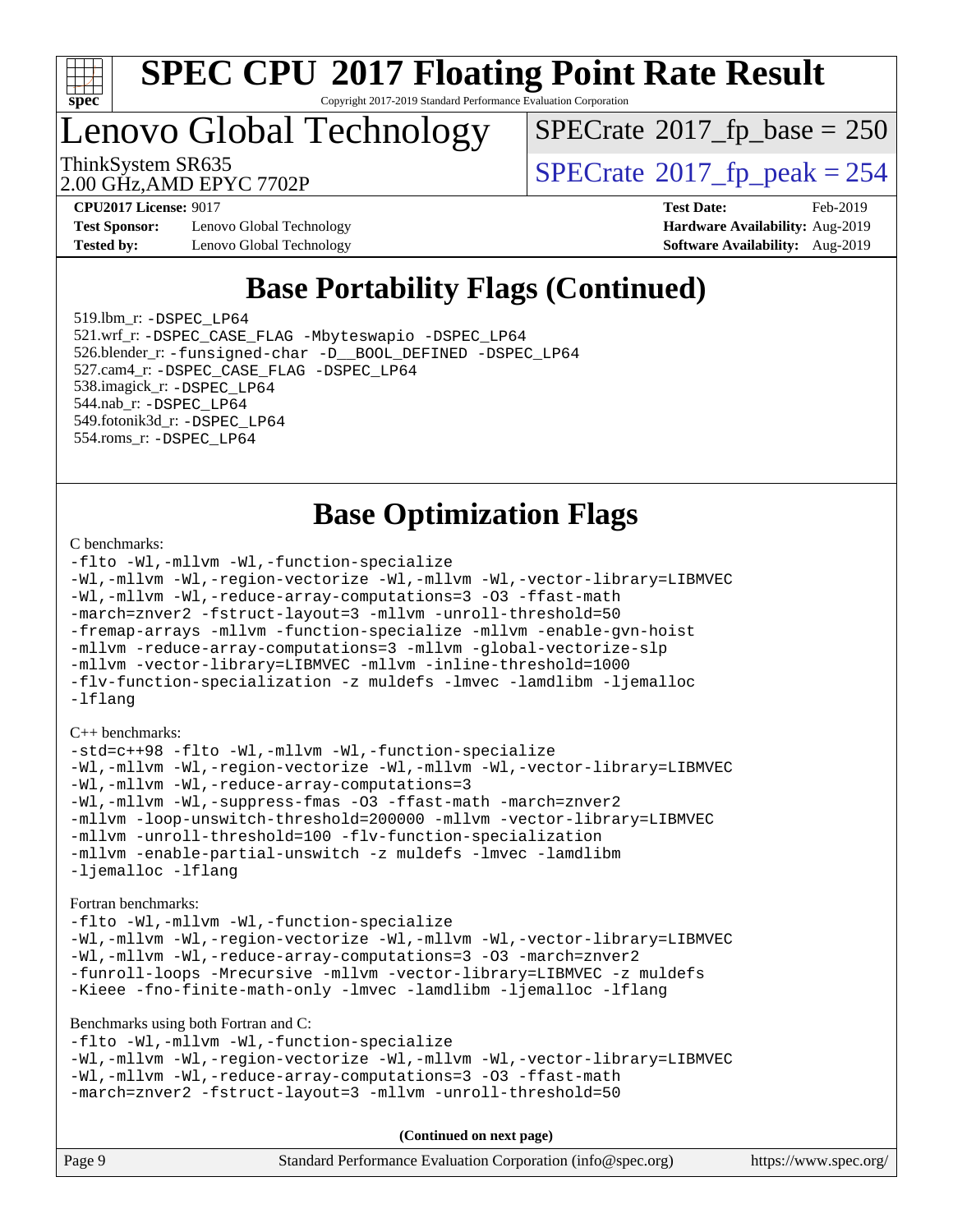

Copyright 2017-2019 Standard Performance Evaluation Corporation

# Lenovo Global Technology

 $SPECTate$ <sup>®</sup>[2017\\_fp\\_base =](http://www.spec.org/auto/cpu2017/Docs/result-fields.html#SPECrate2017fpbase) 250

2.00 GHz,AMD EPYC 7702P

ThinkSystem SR635<br>2.00 GHz AMD EPYC 7702P<br> $\begin{array}{c} | \text{SPECrate} \textcirc 2017\_fp\_peak = 254 \end{array}$  $\begin{array}{c} | \text{SPECrate} \textcirc 2017\_fp\_peak = 254 \end{array}$  $\begin{array}{c} | \text{SPECrate} \textcirc 2017\_fp\_peak = 254 \end{array}$ 

**[Test Sponsor:](http://www.spec.org/auto/cpu2017/Docs/result-fields.html#TestSponsor)** Lenovo Global Technology **[Hardware Availability:](http://www.spec.org/auto/cpu2017/Docs/result-fields.html#HardwareAvailability)** Aug-2019 **[Tested by:](http://www.spec.org/auto/cpu2017/Docs/result-fields.html#Testedby)** Lenovo Global Technology **[Software Availability:](http://www.spec.org/auto/cpu2017/Docs/result-fields.html#SoftwareAvailability)** Aug-2019

**[CPU2017 License:](http://www.spec.org/auto/cpu2017/Docs/result-fields.html#CPU2017License)** 9017 **[Test Date:](http://www.spec.org/auto/cpu2017/Docs/result-fields.html#TestDate)** Feb-2019

## **[Base Optimization Flags \(Continued\)](http://www.spec.org/auto/cpu2017/Docs/result-fields.html#BaseOptimizationFlags)**

[Benchmarks using both Fortran and C](http://www.spec.org/auto/cpu2017/Docs/result-fields.html#BenchmarksusingbothFortranandC) (continued):

[-fremap-arrays](http://www.spec.org/cpu2017/results/res2019q3/cpu2017-20190903-17664.flags.html#user_CC_FCbase_F-fremap-arrays) [-mllvm -function-specialize](http://www.spec.org/cpu2017/results/res2019q3/cpu2017-20190903-17664.flags.html#user_CC_FCbase_F-function-specialize_233b3bdba86027f1b094368157e481c5bc59f40286dc25bfadc1858dcd5745c24fd30d5f188710db7fea399bcc9f44a80b3ce3aacc70a8870250c3ae5e1f35b8) [-mllvm -enable-gvn-hoist](http://www.spec.org/cpu2017/results/res2019q3/cpu2017-20190903-17664.flags.html#user_CC_FCbase_F-enable-gvn-hoist_e5856354646dd6ca1333a0ad99b817e4cf8932b91b82809fd8fd47ceff7b22a89eba5c98fd3e3fa5200368fd772cec3dd56abc3c8f7b655a71b9f9848dddedd5) [-mllvm -reduce-array-computations=3](http://www.spec.org/cpu2017/results/res2019q3/cpu2017-20190903-17664.flags.html#user_CC_FCbase_F-reduce-array-computations_aceadb8604558b566e0e3a0d7a3c1533923dd1fa0889614e16288028922629a28d5695c24d3b3be4306b1e311c54317dfffe3a2e57fbcaabc737a1798de39145) [-mllvm -global-vectorize-slp](http://www.spec.org/cpu2017/results/res2019q3/cpu2017-20190903-17664.flags.html#user_CC_FCbase_F-global-vectorize-slp_a3935e8627af4ced727033b1ffd4db27f4d541a363d28d82bf4c2925fb3a0fd4115d6e42d13a2829f9e024d6608eb67a85cb49770f2da5c5ac8dbc737afad603) [-mllvm -vector-library=LIBMVEC](http://www.spec.org/cpu2017/results/res2019q3/cpu2017-20190903-17664.flags.html#user_CC_FCbase_F-use-vector-library_e584e20b4f7ec96aa109254b65d8e01d864f3d68580371b9d93ed7c338191d4cfce20c3c864632264effc6bbe4c7c38153d02096a342ee92501c4a53204a7871) [-mllvm -inline-threshold=1000](http://www.spec.org/cpu2017/results/res2019q3/cpu2017-20190903-17664.flags.html#user_CC_FCbase_dragonegg-llvm-inline-threshold_b7832241b0a6397e4ecdbaf0eb7defdc10f885c2a282fa3240fdc99844d543fda39cf8a4a9dccf68cf19b5438ac3b455264f478df15da0f4988afa40d8243bab) [-flv-function-specialization](http://www.spec.org/cpu2017/results/res2019q3/cpu2017-20190903-17664.flags.html#user_CC_FCbase_F-flv-function-specialization) [-funroll-loops](http://www.spec.org/cpu2017/results/res2019q3/cpu2017-20190903-17664.flags.html#user_CC_FCbase_aocc-unroll-loops) [-Mrecursive](http://www.spec.org/cpu2017/results/res2019q3/cpu2017-20190903-17664.flags.html#user_CC_FCbase_F-mrecursive_20a145d63f12d5750a899e17d4450b5b8b40330a9bb4af13688ca650e6fb30857bbbe44fb35cdbb895df6e5b2769de0a0d7659f51ff17acfbef6febafec4023f) [-z muldefs](http://www.spec.org/cpu2017/results/res2019q3/cpu2017-20190903-17664.flags.html#user_CC_FCbase_aocc-muldefs) [-Kieee](http://www.spec.org/cpu2017/results/res2019q3/cpu2017-20190903-17664.flags.html#user_CC_FCbase_F-kieee) [-fno-finite-math-only](http://www.spec.org/cpu2017/results/res2019q3/cpu2017-20190903-17664.flags.html#user_CC_FCbase_aocc-fno-finite-math-only) [-lmvec](http://www.spec.org/cpu2017/results/res2019q3/cpu2017-20190903-17664.flags.html#user_CC_FCbase_F-lmvec) [-lamdlibm](http://www.spec.org/cpu2017/results/res2019q3/cpu2017-20190903-17664.flags.html#user_CC_FCbase_F-lamdlibm) [-ljemalloc](http://www.spec.org/cpu2017/results/res2019q3/cpu2017-20190903-17664.flags.html#user_CC_FCbase_jemalloc-lib) [-lflang](http://www.spec.org/cpu2017/results/res2019q3/cpu2017-20190903-17664.flags.html#user_CC_FCbase_F-lflang)

[Benchmarks using both C and C++](http://www.spec.org/auto/cpu2017/Docs/result-fields.html#BenchmarksusingbothCandCXX):

[-std=c++98](http://www.spec.org/cpu2017/results/res2019q3/cpu2017-20190903-17664.flags.html#user_CC_CXXbase_std-cpp) [-flto](http://www.spec.org/cpu2017/results/res2019q3/cpu2017-20190903-17664.flags.html#user_CC_CXXbase_aocc-flto) [-Wl,-mllvm -Wl,-function-specialize](http://www.spec.org/cpu2017/results/res2019q3/cpu2017-20190903-17664.flags.html#user_CC_CXXbase_F-function-specialize_7e7e661e57922243ee67c9a1251cb8910e607325179a0ce7f2884e09a6f5d4a5ef0ae4f37e8a2a11c95fc48e931f06dc2b6016f14b511fcb441e048bef1b065a)

[-Wl,-mllvm -Wl,-region-vectorize](http://www.spec.org/cpu2017/results/res2019q3/cpu2017-20190903-17664.flags.html#user_CC_CXXbase_F-region-vectorize_fb6c6b5aa293c88efc6c7c2b52b20755e943585b1fe8658c35afef78727fff56e1a56891413c30e36b8e2a6f9a71126986319243e80eb6110b78b288f533c52b) [-Wl,-mllvm -Wl,-vector-library=LIBMVEC](http://www.spec.org/cpu2017/results/res2019q3/cpu2017-20190903-17664.flags.html#user_CC_CXXbase_F-use-vector-library_0a14b27fae317f283640384a31f7bfcc2bd4c1d0b5cfc618a3a430800c9b20217b00f61303eff223a3251b4f06ffbc9739dc5296db9d1fbb9ad24a3939d86d66) [-Wl,-mllvm -Wl,-reduce-array-computations=3](http://www.spec.org/cpu2017/results/res2019q3/cpu2017-20190903-17664.flags.html#user_CC_CXXbase_F-reduce-array-computations_b882aefe7a5dda4e33149f6299762b9a720dace3e498e13756f4c04e5a19edf5315c1f3993de2e61ec41e8c206231f84e05da7040e1bb5d69ba27d10a12507e4) [-Wl,-mllvm -Wl,-suppress-fmas](http://www.spec.org/cpu2017/results/res2019q3/cpu2017-20190903-17664.flags.html#user_CC_CXXbase_F-suppress-fmas_f00f00630e4a059e8af9c161e9bbf420bcf19890a7f99d5933525e66aa4b0bb3ab2339d2b12d97d3a5f5d271e839fe9c109938e91fe06230fb53651590cfa1e8) [-O3](http://www.spec.org/cpu2017/results/res2019q3/cpu2017-20190903-17664.flags.html#user_CC_CXXbase_F-O3) [-ffast-math](http://www.spec.org/cpu2017/results/res2019q3/cpu2017-20190903-17664.flags.html#user_CC_CXXbase_aocc-ffast-math) [-march=znver2](http://www.spec.org/cpu2017/results/res2019q3/cpu2017-20190903-17664.flags.html#user_CC_CXXbase_aocc-march_3e2e19cff2eeef60c5d90b059483627c9ea47eca6d66670dbd53f9185f6439e27eb5e104cf773e9e8ab18c8842ce63e461a3e948d0214bd567ef3ade411bf467) [-fstruct-layout=3](http://www.spec.org/cpu2017/results/res2019q3/cpu2017-20190903-17664.flags.html#user_CC_CXXbase_F-struct-layout) [-mllvm -unroll-threshold=50](http://www.spec.org/cpu2017/results/res2019q3/cpu2017-20190903-17664.flags.html#user_CC_CXXbase_F-unroll-threshold_458874500b2c105d6d5cb4d7a611c40e2b16e9e3d26b355fea72d644c3673b4de4b3932662f0ed3dbec75c491a13da2d2ca81180bd779dc531083ef1e1e549dc) [-fremap-arrays](http://www.spec.org/cpu2017/results/res2019q3/cpu2017-20190903-17664.flags.html#user_CC_CXXbase_F-fremap-arrays) [-mllvm -function-specialize](http://www.spec.org/cpu2017/results/res2019q3/cpu2017-20190903-17664.flags.html#user_CC_CXXbase_F-function-specialize_233b3bdba86027f1b094368157e481c5bc59f40286dc25bfadc1858dcd5745c24fd30d5f188710db7fea399bcc9f44a80b3ce3aacc70a8870250c3ae5e1f35b8) [-mllvm -enable-gvn-hoist](http://www.spec.org/cpu2017/results/res2019q3/cpu2017-20190903-17664.flags.html#user_CC_CXXbase_F-enable-gvn-hoist_e5856354646dd6ca1333a0ad99b817e4cf8932b91b82809fd8fd47ceff7b22a89eba5c98fd3e3fa5200368fd772cec3dd56abc3c8f7b655a71b9f9848dddedd5) [-mllvm -reduce-array-computations=3](http://www.spec.org/cpu2017/results/res2019q3/cpu2017-20190903-17664.flags.html#user_CC_CXXbase_F-reduce-array-computations_aceadb8604558b566e0e3a0d7a3c1533923dd1fa0889614e16288028922629a28d5695c24d3b3be4306b1e311c54317dfffe3a2e57fbcaabc737a1798de39145) [-mllvm -global-vectorize-slp](http://www.spec.org/cpu2017/results/res2019q3/cpu2017-20190903-17664.flags.html#user_CC_CXXbase_F-global-vectorize-slp_a3935e8627af4ced727033b1ffd4db27f4d541a363d28d82bf4c2925fb3a0fd4115d6e42d13a2829f9e024d6608eb67a85cb49770f2da5c5ac8dbc737afad603) [-mllvm -vector-library=LIBMVEC](http://www.spec.org/cpu2017/results/res2019q3/cpu2017-20190903-17664.flags.html#user_CC_CXXbase_F-use-vector-library_e584e20b4f7ec96aa109254b65d8e01d864f3d68580371b9d93ed7c338191d4cfce20c3c864632264effc6bbe4c7c38153d02096a342ee92501c4a53204a7871) [-mllvm -inline-threshold=1000](http://www.spec.org/cpu2017/results/res2019q3/cpu2017-20190903-17664.flags.html#user_CC_CXXbase_dragonegg-llvm-inline-threshold_b7832241b0a6397e4ecdbaf0eb7defdc10f885c2a282fa3240fdc99844d543fda39cf8a4a9dccf68cf19b5438ac3b455264f478df15da0f4988afa40d8243bab) [-flv-function-specialization](http://www.spec.org/cpu2017/results/res2019q3/cpu2017-20190903-17664.flags.html#user_CC_CXXbase_F-flv-function-specialization) [-mllvm -loop-unswitch-threshold=200000](http://www.spec.org/cpu2017/results/res2019q3/cpu2017-20190903-17664.flags.html#user_CC_CXXbase_F-loop-unswitch-threshold_f9a82ae3270e55b5fbf79d0d96ee93606b73edbbe527d20b18b7bff1a3a146ad50cfc7454c5297978340ae9213029016a7d16221274d672d3f7f42ed25274e1d) [-mllvm -unroll-threshold=100](http://www.spec.org/cpu2017/results/res2019q3/cpu2017-20190903-17664.flags.html#user_CC_CXXbase_F-unroll-threshold_2755d0c78138845d361fa1543e3a063fffa198df9b3edf0cfb856bbc88a81e1769b12ac7a550c5d35197be55360db1a3f95a8d1304df999456cabf5120c45168) [-mllvm -enable-partial-unswitch](http://www.spec.org/cpu2017/results/res2019q3/cpu2017-20190903-17664.flags.html#user_CC_CXXbase_F-enable-partial-unswitch_6e1c33f981d77963b1eaf834973128a7f33ce3f8e27f54689656697a35e89dcc875281e0e6283d043e32f367dcb605ba0e307a92e830f7e326789fa6c61b35d3) [-z muldefs](http://www.spec.org/cpu2017/results/res2019q3/cpu2017-20190903-17664.flags.html#user_CC_CXXbase_aocc-muldefs) [-lmvec](http://www.spec.org/cpu2017/results/res2019q3/cpu2017-20190903-17664.flags.html#user_CC_CXXbase_F-lmvec) [-lamdlibm](http://www.spec.org/cpu2017/results/res2019q3/cpu2017-20190903-17664.flags.html#user_CC_CXXbase_F-lamdlibm) [-ljemalloc](http://www.spec.org/cpu2017/results/res2019q3/cpu2017-20190903-17664.flags.html#user_CC_CXXbase_jemalloc-lib) [-lflang](http://www.spec.org/cpu2017/results/res2019q3/cpu2017-20190903-17664.flags.html#user_CC_CXXbase_F-lflang)

[Benchmarks using Fortran, C, and C++:](http://www.spec.org/auto/cpu2017/Docs/result-fields.html#BenchmarksusingFortranCandCXX)

[-std=c++98](http://www.spec.org/cpu2017/results/res2019q3/cpu2017-20190903-17664.flags.html#user_CC_CXX_FCbase_std-cpp) [-flto](http://www.spec.org/cpu2017/results/res2019q3/cpu2017-20190903-17664.flags.html#user_CC_CXX_FCbase_aocc-flto) [-Wl,-mllvm -Wl,-function-specialize](http://www.spec.org/cpu2017/results/res2019q3/cpu2017-20190903-17664.flags.html#user_CC_CXX_FCbase_F-function-specialize_7e7e661e57922243ee67c9a1251cb8910e607325179a0ce7f2884e09a6f5d4a5ef0ae4f37e8a2a11c95fc48e931f06dc2b6016f14b511fcb441e048bef1b065a) [-Wl,-mllvm -Wl,-region-vectorize](http://www.spec.org/cpu2017/results/res2019q3/cpu2017-20190903-17664.flags.html#user_CC_CXX_FCbase_F-region-vectorize_fb6c6b5aa293c88efc6c7c2b52b20755e943585b1fe8658c35afef78727fff56e1a56891413c30e36b8e2a6f9a71126986319243e80eb6110b78b288f533c52b) [-Wl,-mllvm -Wl,-vector-library=LIBMVEC](http://www.spec.org/cpu2017/results/res2019q3/cpu2017-20190903-17664.flags.html#user_CC_CXX_FCbase_F-use-vector-library_0a14b27fae317f283640384a31f7bfcc2bd4c1d0b5cfc618a3a430800c9b20217b00f61303eff223a3251b4f06ffbc9739dc5296db9d1fbb9ad24a3939d86d66) [-Wl,-mllvm -Wl,-reduce-array-computations=3](http://www.spec.org/cpu2017/results/res2019q3/cpu2017-20190903-17664.flags.html#user_CC_CXX_FCbase_F-reduce-array-computations_b882aefe7a5dda4e33149f6299762b9a720dace3e498e13756f4c04e5a19edf5315c1f3993de2e61ec41e8c206231f84e05da7040e1bb5d69ba27d10a12507e4) [-Wl,-mllvm -Wl,-suppress-fmas](http://www.spec.org/cpu2017/results/res2019q3/cpu2017-20190903-17664.flags.html#user_CC_CXX_FCbase_F-suppress-fmas_f00f00630e4a059e8af9c161e9bbf420bcf19890a7f99d5933525e66aa4b0bb3ab2339d2b12d97d3a5f5d271e839fe9c109938e91fe06230fb53651590cfa1e8) [-O3](http://www.spec.org/cpu2017/results/res2019q3/cpu2017-20190903-17664.flags.html#user_CC_CXX_FCbase_F-O3) [-ffast-math](http://www.spec.org/cpu2017/results/res2019q3/cpu2017-20190903-17664.flags.html#user_CC_CXX_FCbase_aocc-ffast-math) [-march=znver2](http://www.spec.org/cpu2017/results/res2019q3/cpu2017-20190903-17664.flags.html#user_CC_CXX_FCbase_aocc-march_3e2e19cff2eeef60c5d90b059483627c9ea47eca6d66670dbd53f9185f6439e27eb5e104cf773e9e8ab18c8842ce63e461a3e948d0214bd567ef3ade411bf467) [-fstruct-layout=3](http://www.spec.org/cpu2017/results/res2019q3/cpu2017-20190903-17664.flags.html#user_CC_CXX_FCbase_F-struct-layout) [-mllvm -unroll-threshold=50](http://www.spec.org/cpu2017/results/res2019q3/cpu2017-20190903-17664.flags.html#user_CC_CXX_FCbase_F-unroll-threshold_458874500b2c105d6d5cb4d7a611c40e2b16e9e3d26b355fea72d644c3673b4de4b3932662f0ed3dbec75c491a13da2d2ca81180bd779dc531083ef1e1e549dc) [-fremap-arrays](http://www.spec.org/cpu2017/results/res2019q3/cpu2017-20190903-17664.flags.html#user_CC_CXX_FCbase_F-fremap-arrays) [-mllvm -function-specialize](http://www.spec.org/cpu2017/results/res2019q3/cpu2017-20190903-17664.flags.html#user_CC_CXX_FCbase_F-function-specialize_233b3bdba86027f1b094368157e481c5bc59f40286dc25bfadc1858dcd5745c24fd30d5f188710db7fea399bcc9f44a80b3ce3aacc70a8870250c3ae5e1f35b8) [-mllvm -enable-gvn-hoist](http://www.spec.org/cpu2017/results/res2019q3/cpu2017-20190903-17664.flags.html#user_CC_CXX_FCbase_F-enable-gvn-hoist_e5856354646dd6ca1333a0ad99b817e4cf8932b91b82809fd8fd47ceff7b22a89eba5c98fd3e3fa5200368fd772cec3dd56abc3c8f7b655a71b9f9848dddedd5) [-mllvm -reduce-array-computations=3](http://www.spec.org/cpu2017/results/res2019q3/cpu2017-20190903-17664.flags.html#user_CC_CXX_FCbase_F-reduce-array-computations_aceadb8604558b566e0e3a0d7a3c1533923dd1fa0889614e16288028922629a28d5695c24d3b3be4306b1e311c54317dfffe3a2e57fbcaabc737a1798de39145) [-mllvm -global-vectorize-slp](http://www.spec.org/cpu2017/results/res2019q3/cpu2017-20190903-17664.flags.html#user_CC_CXX_FCbase_F-global-vectorize-slp_a3935e8627af4ced727033b1ffd4db27f4d541a363d28d82bf4c2925fb3a0fd4115d6e42d13a2829f9e024d6608eb67a85cb49770f2da5c5ac8dbc737afad603) [-mllvm -vector-library=LIBMVEC](http://www.spec.org/cpu2017/results/res2019q3/cpu2017-20190903-17664.flags.html#user_CC_CXX_FCbase_F-use-vector-library_e584e20b4f7ec96aa109254b65d8e01d864f3d68580371b9d93ed7c338191d4cfce20c3c864632264effc6bbe4c7c38153d02096a342ee92501c4a53204a7871) [-mllvm -inline-threshold=1000](http://www.spec.org/cpu2017/results/res2019q3/cpu2017-20190903-17664.flags.html#user_CC_CXX_FCbase_dragonegg-llvm-inline-threshold_b7832241b0a6397e4ecdbaf0eb7defdc10f885c2a282fa3240fdc99844d543fda39cf8a4a9dccf68cf19b5438ac3b455264f478df15da0f4988afa40d8243bab) [-flv-function-specialization](http://www.spec.org/cpu2017/results/res2019q3/cpu2017-20190903-17664.flags.html#user_CC_CXX_FCbase_F-flv-function-specialization) [-mllvm -loop-unswitch-threshold=200000](http://www.spec.org/cpu2017/results/res2019q3/cpu2017-20190903-17664.flags.html#user_CC_CXX_FCbase_F-loop-unswitch-threshold_f9a82ae3270e55b5fbf79d0d96ee93606b73edbbe527d20b18b7bff1a3a146ad50cfc7454c5297978340ae9213029016a7d16221274d672d3f7f42ed25274e1d) [-mllvm -unroll-threshold=100](http://www.spec.org/cpu2017/results/res2019q3/cpu2017-20190903-17664.flags.html#user_CC_CXX_FCbase_F-unroll-threshold_2755d0c78138845d361fa1543e3a063fffa198df9b3edf0cfb856bbc88a81e1769b12ac7a550c5d35197be55360db1a3f95a8d1304df999456cabf5120c45168) [-mllvm -enable-partial-unswitch](http://www.spec.org/cpu2017/results/res2019q3/cpu2017-20190903-17664.flags.html#user_CC_CXX_FCbase_F-enable-partial-unswitch_6e1c33f981d77963b1eaf834973128a7f33ce3f8e27f54689656697a35e89dcc875281e0e6283d043e32f367dcb605ba0e307a92e830f7e326789fa6c61b35d3) [-funroll-loops](http://www.spec.org/cpu2017/results/res2019q3/cpu2017-20190903-17664.flags.html#user_CC_CXX_FCbase_aocc-unroll-loops) [-Mrecursive](http://www.spec.org/cpu2017/results/res2019q3/cpu2017-20190903-17664.flags.html#user_CC_CXX_FCbase_F-mrecursive_20a145d63f12d5750a899e17d4450b5b8b40330a9bb4af13688ca650e6fb30857bbbe44fb35cdbb895df6e5b2769de0a0d7659f51ff17acfbef6febafec4023f) [-z muldefs](http://www.spec.org/cpu2017/results/res2019q3/cpu2017-20190903-17664.flags.html#user_CC_CXX_FCbase_aocc-muldefs) [-Kieee](http://www.spec.org/cpu2017/results/res2019q3/cpu2017-20190903-17664.flags.html#user_CC_CXX_FCbase_F-kieee) [-fno-finite-math-only](http://www.spec.org/cpu2017/results/res2019q3/cpu2017-20190903-17664.flags.html#user_CC_CXX_FCbase_aocc-fno-finite-math-only) [-lmvec](http://www.spec.org/cpu2017/results/res2019q3/cpu2017-20190903-17664.flags.html#user_CC_CXX_FCbase_F-lmvec) [-lamdlibm](http://www.spec.org/cpu2017/results/res2019q3/cpu2017-20190903-17664.flags.html#user_CC_CXX_FCbase_F-lamdlibm) [-ljemalloc](http://www.spec.org/cpu2017/results/res2019q3/cpu2017-20190903-17664.flags.html#user_CC_CXX_FCbase_jemalloc-lib) [-lflang](http://www.spec.org/cpu2017/results/res2019q3/cpu2017-20190903-17664.flags.html#user_CC_CXX_FCbase_F-lflang)

## **[Peak Compiler Invocation](http://www.spec.org/auto/cpu2017/Docs/result-fields.html#PeakCompilerInvocation)**

[C benchmarks](http://www.spec.org/auto/cpu2017/Docs/result-fields.html#Cbenchmarks): [clang](http://www.spec.org/cpu2017/results/res2019q3/cpu2017-20190903-17664.flags.html#user_CCpeak_clang-c)

[C++ benchmarks:](http://www.spec.org/auto/cpu2017/Docs/result-fields.html#CXXbenchmarks) [clang++](http://www.spec.org/cpu2017/results/res2019q3/cpu2017-20190903-17664.flags.html#user_CXXpeak_clang-cpp)

[Fortran benchmarks](http://www.spec.org/auto/cpu2017/Docs/result-fields.html#Fortranbenchmarks): [flang](http://www.spec.org/cpu2017/results/res2019q3/cpu2017-20190903-17664.flags.html#user_FCpeak_flang)

**(Continued on next page)**

Page 10 Standard Performance Evaluation Corporation [\(info@spec.org\)](mailto:info@spec.org) <https://www.spec.org/>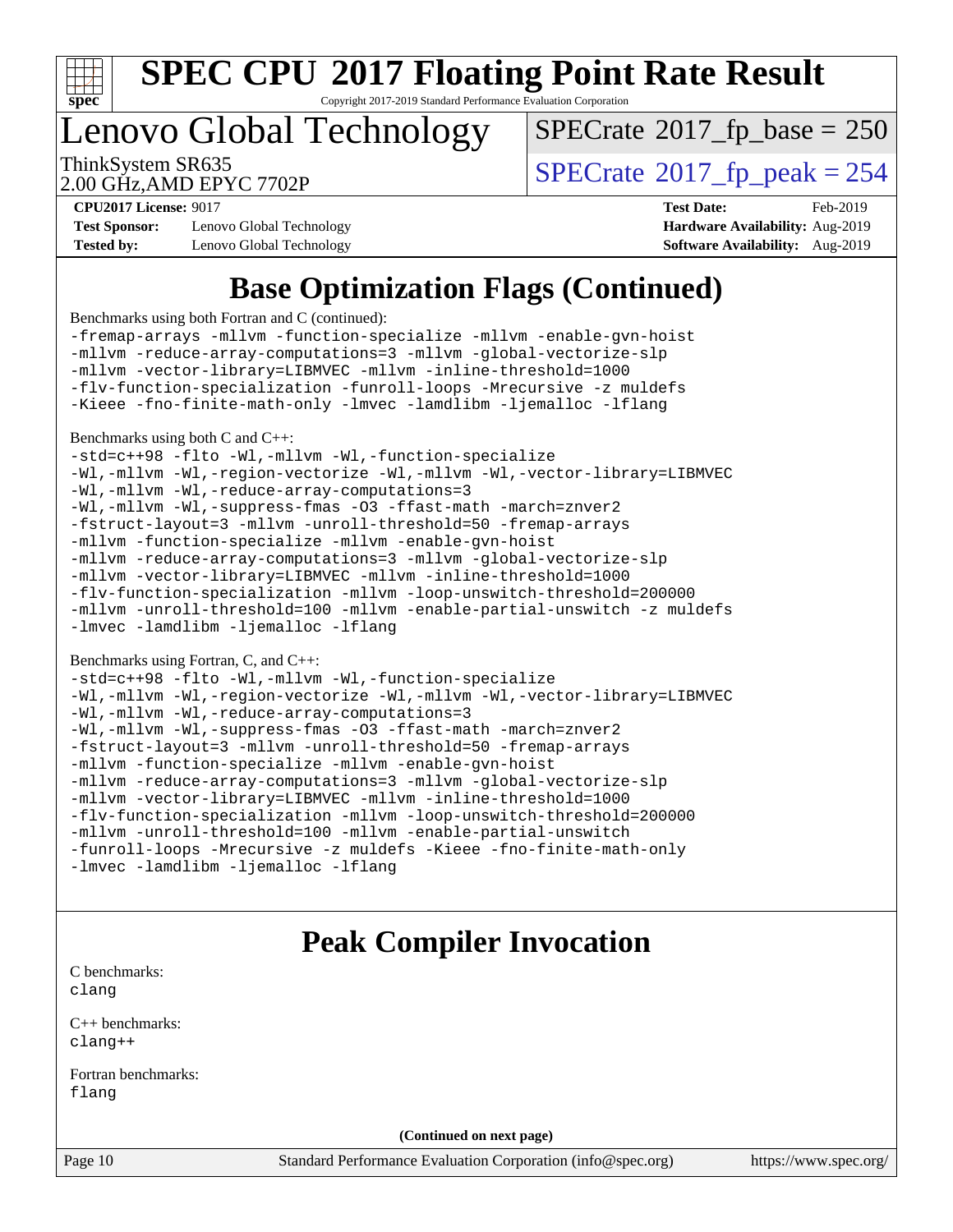

#### **[SPEC CPU](http://www.spec.org/auto/cpu2017/Docs/result-fields.html#SPECCPU2017FloatingPointRateResult)[2017 Floating Point Rate Result](http://www.spec.org/auto/cpu2017/Docs/result-fields.html#SPECCPU2017FloatingPointRateResult)** Copyright 2017-2019 Standard Performance Evaluation Corporation

# Lenovo Global Technology

 $SPECTate$ <sup>®</sup>[2017\\_fp\\_base =](http://www.spec.org/auto/cpu2017/Docs/result-fields.html#SPECrate2017fpbase) 250

2.00 GHz,AMD EPYC 7702P

ThinkSystem SR635<br>2.00 GHz AMD FPYC 7702P<br> $\begin{array}{c} | \text{SPECrate} \textcirc 2017\_fp\_peak = 254 \end{array}$  $\begin{array}{c} | \text{SPECrate} \textcirc 2017\_fp\_peak = 254 \end{array}$  $\begin{array}{c} | \text{SPECrate} \textcirc 2017\_fp\_peak = 254 \end{array}$ 

**[Test Sponsor:](http://www.spec.org/auto/cpu2017/Docs/result-fields.html#TestSponsor)** Lenovo Global Technology **[Hardware Availability:](http://www.spec.org/auto/cpu2017/Docs/result-fields.html#HardwareAvailability)** Aug-2019 **[Tested by:](http://www.spec.org/auto/cpu2017/Docs/result-fields.html#Testedby)** Lenovo Global Technology **[Software Availability:](http://www.spec.org/auto/cpu2017/Docs/result-fields.html#SoftwareAvailability)** Aug-2019

**[CPU2017 License:](http://www.spec.org/auto/cpu2017/Docs/result-fields.html#CPU2017License)** 9017 **[Test Date:](http://www.spec.org/auto/cpu2017/Docs/result-fields.html#TestDate)** Feb-2019

## **[Peak Compiler Invocation \(Continued\)](http://www.spec.org/auto/cpu2017/Docs/result-fields.html#PeakCompilerInvocation)**

[Benchmarks using both Fortran and C](http://www.spec.org/auto/cpu2017/Docs/result-fields.html#BenchmarksusingbothFortranandC): [flang](http://www.spec.org/cpu2017/results/res2019q3/cpu2017-20190903-17664.flags.html#user_CC_FCpeak_flang) [clang](http://www.spec.org/cpu2017/results/res2019q3/cpu2017-20190903-17664.flags.html#user_CC_FCpeak_clang-c)

[Benchmarks using both C and C++](http://www.spec.org/auto/cpu2017/Docs/result-fields.html#BenchmarksusingbothCandCXX): [clang++](http://www.spec.org/cpu2017/results/res2019q3/cpu2017-20190903-17664.flags.html#user_CC_CXXpeak_clang-cpp) [clang](http://www.spec.org/cpu2017/results/res2019q3/cpu2017-20190903-17664.flags.html#user_CC_CXXpeak_clang-c)

[Benchmarks using Fortran, C, and C++:](http://www.spec.org/auto/cpu2017/Docs/result-fields.html#BenchmarksusingFortranCandCXX) [clang++](http://www.spec.org/cpu2017/results/res2019q3/cpu2017-20190903-17664.flags.html#user_CC_CXX_FCpeak_clang-cpp) [clang](http://www.spec.org/cpu2017/results/res2019q3/cpu2017-20190903-17664.flags.html#user_CC_CXX_FCpeak_clang-c) [flang](http://www.spec.org/cpu2017/results/res2019q3/cpu2017-20190903-17664.flags.html#user_CC_CXX_FCpeak_flang)

### **[Peak Portability Flags](http://www.spec.org/auto/cpu2017/Docs/result-fields.html#PeakPortabilityFlags)**

Same as Base Portability Flags

## **[Peak Optimization Flags](http://www.spec.org/auto/cpu2017/Docs/result-fields.html#PeakOptimizationFlags)**

[C benchmarks](http://www.spec.org/auto/cpu2017/Docs/result-fields.html#Cbenchmarks):

519.lbm\_r: basepeak = yes

```
 538.imagick_r: -flto -Wl,-mllvm -Wl,-function-specialize
-Wl,-mllvm -Wl,-region-vectorize
-Wl,-mllvm -Wl,-vector-library=LIBMVEC
-Wl,-mllvm -Wl,-reduce-array-computations=3 -Ofast
-march=znver2 -mno-sse4a -fstruct-layout=5
-mllvm -vectorize-memory-aggressively
-mllvm -function-specialize -mllvm -enable-gvn-hoist
-mllvm -unroll-threshold=50 -fremap-arrays
-mllvm -vector-library=LIBMVEC
-mllvm -reduce-array-computations=3
-mllvm -global-vectorize-slp -mllvm -inline-threshold=1000
-flv-function-specialization -lmvec -lamdlibm -ljemalloc
-lflang
 544.nab_r: Same as 538.imagick_r
C++ benchmarks: 
 508.namd_r: basepeak = yes
                                     (Continued on next page)
```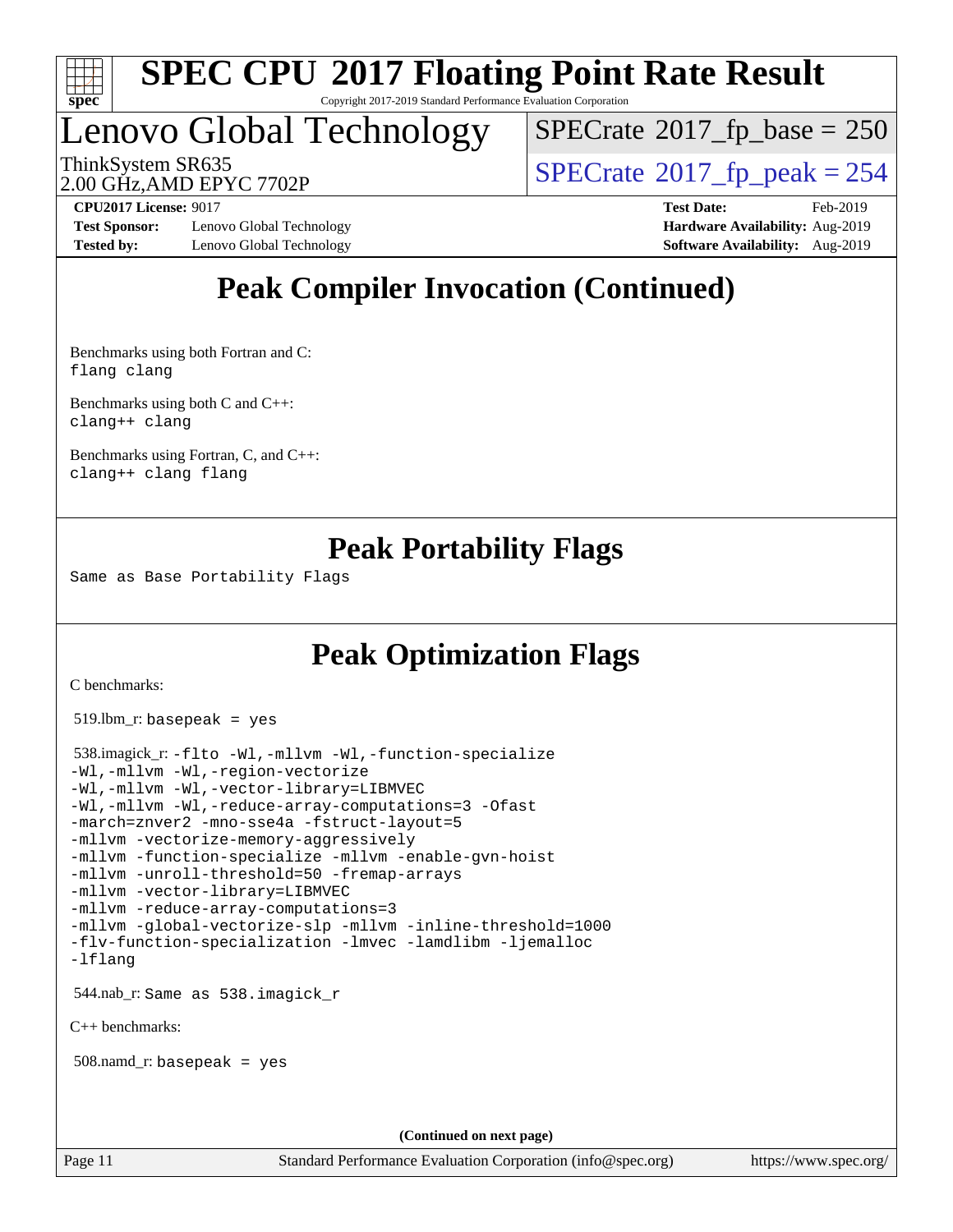

Copyright 2017-2019 Standard Performance Evaluation Corporation

Lenovo Global Technology

 $SPECTate$ <sup>®</sup>[2017\\_fp\\_base =](http://www.spec.org/auto/cpu2017/Docs/result-fields.html#SPECrate2017fpbase) 250

2.00 GHz,AMD EPYC 7702P

ThinkSystem SR635<br>2.00 GHz AMD FPYC 7702P<br> $\begin{array}{c} | \text{SPECrate} \textcirc 2017\_fp\_peak = 254 \end{array}$  $\begin{array}{c} | \text{SPECrate} \textcirc 2017\_fp\_peak = 254 \end{array}$  $\begin{array}{c} | \text{SPECrate} \textcirc 2017\_fp\_peak = 254 \end{array}$ 

**[Test Sponsor:](http://www.spec.org/auto/cpu2017/Docs/result-fields.html#TestSponsor)** Lenovo Global Technology **[Hardware Availability:](http://www.spec.org/auto/cpu2017/Docs/result-fields.html#HardwareAvailability)** Aug-2019 **[Tested by:](http://www.spec.org/auto/cpu2017/Docs/result-fields.html#Testedby)** Lenovo Global Technology **[Software Availability:](http://www.spec.org/auto/cpu2017/Docs/result-fields.html#SoftwareAvailability)** Aug-2019

**[CPU2017 License:](http://www.spec.org/auto/cpu2017/Docs/result-fields.html#CPU2017License)** 9017 **[Test Date:](http://www.spec.org/auto/cpu2017/Docs/result-fields.html#TestDate)** Feb-2019

## **[Peak Optimization Flags \(Continued\)](http://www.spec.org/auto/cpu2017/Docs/result-fields.html#PeakOptimizationFlags)**

 510.parest\_r: [-std=c++98](http://www.spec.org/cpu2017/results/res2019q3/cpu2017-20190903-17664.flags.html#user_peakCXXLD510_parest_r_std-cpp) [-flto](http://www.spec.org/cpu2017/results/res2019q3/cpu2017-20190903-17664.flags.html#user_peakCXXOPTIMIZELDFLAGS510_parest_r_aocc-flto) [-Wl,-mllvm -Wl,-function-specialize](http://www.spec.org/cpu2017/results/res2019q3/cpu2017-20190903-17664.flags.html#user_peakLDFLAGS510_parest_r_F-function-specialize_7e7e661e57922243ee67c9a1251cb8910e607325179a0ce7f2884e09a6f5d4a5ef0ae4f37e8a2a11c95fc48e931f06dc2b6016f14b511fcb441e048bef1b065a) [-Wl,-mllvm -Wl,-region-vectorize](http://www.spec.org/cpu2017/results/res2019q3/cpu2017-20190903-17664.flags.html#user_peakLDFLAGS510_parest_r_F-region-vectorize_fb6c6b5aa293c88efc6c7c2b52b20755e943585b1fe8658c35afef78727fff56e1a56891413c30e36b8e2a6f9a71126986319243e80eb6110b78b288f533c52b) [-Wl,-mllvm -Wl,-vector-library=LIBMVEC](http://www.spec.org/cpu2017/results/res2019q3/cpu2017-20190903-17664.flags.html#user_peakLDFLAGS510_parest_r_F-use-vector-library_0a14b27fae317f283640384a31f7bfcc2bd4c1d0b5cfc618a3a430800c9b20217b00f61303eff223a3251b4f06ffbc9739dc5296db9d1fbb9ad24a3939d86d66) [-Wl,-mllvm -Wl,-reduce-array-computations=3](http://www.spec.org/cpu2017/results/res2019q3/cpu2017-20190903-17664.flags.html#user_peakLDFLAGS510_parest_r_F-reduce-array-computations_b882aefe7a5dda4e33149f6299762b9a720dace3e498e13756f4c04e5a19edf5315c1f3993de2e61ec41e8c206231f84e05da7040e1bb5d69ba27d10a12507e4) [-Wl,-mllvm -Wl,-suppress-fmas](http://www.spec.org/cpu2017/results/res2019q3/cpu2017-20190903-17664.flags.html#user_peakLDCXXFLAGS510_parest_r_F-suppress-fmas_f00f00630e4a059e8af9c161e9bbf420bcf19890a7f99d5933525e66aa4b0bb3ab2339d2b12d97d3a5f5d271e839fe9c109938e91fe06230fb53651590cfa1e8) [-Ofast](http://www.spec.org/cpu2017/results/res2019q3/cpu2017-20190903-17664.flags.html#user_peakCXXOPTIMIZE510_parest_r_aocc-Ofast) [-march=znver2](http://www.spec.org/cpu2017/results/res2019q3/cpu2017-20190903-17664.flags.html#user_peakCXXOPTIMIZE510_parest_r_aocc-march_3e2e19cff2eeef60c5d90b059483627c9ea47eca6d66670dbd53f9185f6439e27eb5e104cf773e9e8ab18c8842ce63e461a3e948d0214bd567ef3ade411bf467) [-flv-function-specialization](http://www.spec.org/cpu2017/results/res2019q3/cpu2017-20190903-17664.flags.html#user_peakCXXOPTIMIZE510_parest_r_F-flv-function-specialization) [-mllvm -unroll-threshold=100](http://www.spec.org/cpu2017/results/res2019q3/cpu2017-20190903-17664.flags.html#user_peakCXXOPTIMIZE510_parest_r_F-unroll-threshold_2755d0c78138845d361fa1543e3a063fffa198df9b3edf0cfb856bbc88a81e1769b12ac7a550c5d35197be55360db1a3f95a8d1304df999456cabf5120c45168) [-mllvm -enable-partial-unswitch](http://www.spec.org/cpu2017/results/res2019q3/cpu2017-20190903-17664.flags.html#user_peakCXXOPTIMIZE510_parest_r_F-enable-partial-unswitch_6e1c33f981d77963b1eaf834973128a7f33ce3f8e27f54689656697a35e89dcc875281e0e6283d043e32f367dcb605ba0e307a92e830f7e326789fa6c61b35d3) [-mllvm -loop-unswitch-threshold=200000](http://www.spec.org/cpu2017/results/res2019q3/cpu2017-20190903-17664.flags.html#user_peakCXXOPTIMIZE510_parest_r_F-loop-unswitch-threshold_f9a82ae3270e55b5fbf79d0d96ee93606b73edbbe527d20b18b7bff1a3a146ad50cfc7454c5297978340ae9213029016a7d16221274d672d3f7f42ed25274e1d) [-mllvm -vector-library=LIBMVEC](http://www.spec.org/cpu2017/results/res2019q3/cpu2017-20190903-17664.flags.html#user_peakCXXOPTIMIZE510_parest_r_F-use-vector-library_e584e20b4f7ec96aa109254b65d8e01d864f3d68580371b9d93ed7c338191d4cfce20c3c864632264effc6bbe4c7c38153d02096a342ee92501c4a53204a7871) [-mllvm -inline-threshold=1000](http://www.spec.org/cpu2017/results/res2019q3/cpu2017-20190903-17664.flags.html#user_peakCXXOPTIMIZE510_parest_r_dragonegg-llvm-inline-threshold_b7832241b0a6397e4ecdbaf0eb7defdc10f885c2a282fa3240fdc99844d543fda39cf8a4a9dccf68cf19b5438ac3b455264f478df15da0f4988afa40d8243bab) [-lmvec](http://www.spec.org/cpu2017/results/res2019q3/cpu2017-20190903-17664.flags.html#user_peakEXTRA_LIBS510_parest_r_F-lmvec) [-lamdlibm](http://www.spec.org/cpu2017/results/res2019q3/cpu2017-20190903-17664.flags.html#user_peakEXTRA_LIBS510_parest_r_F-lamdlibm) [-ljemalloc](http://www.spec.org/cpu2017/results/res2019q3/cpu2017-20190903-17664.flags.html#user_peakEXTRA_LIBS510_parest_r_jemalloc-lib) [-lflang](http://www.spec.org/cpu2017/results/res2019q3/cpu2017-20190903-17664.flags.html#user_peakEXTRA_LIBS510_parest_r_F-lflang) [Fortran benchmarks](http://www.spec.org/auto/cpu2017/Docs/result-fields.html#Fortranbenchmarks): 503.bwaves\_r: [-flto](http://www.spec.org/cpu2017/results/res2019q3/cpu2017-20190903-17664.flags.html#user_peakFOPTIMIZELDFLAGS503_bwaves_r_aocc-flto) [-Wl,-mllvm -Wl,-function-specialize](http://www.spec.org/cpu2017/results/res2019q3/cpu2017-20190903-17664.flags.html#user_peakLDFLAGS503_bwaves_r_F-function-specialize_7e7e661e57922243ee67c9a1251cb8910e607325179a0ce7f2884e09a6f5d4a5ef0ae4f37e8a2a11c95fc48e931f06dc2b6016f14b511fcb441e048bef1b065a) [-Wl,-mllvm -Wl,-region-vectorize](http://www.spec.org/cpu2017/results/res2019q3/cpu2017-20190903-17664.flags.html#user_peakLDFLAGS503_bwaves_r_F-region-vectorize_fb6c6b5aa293c88efc6c7c2b52b20755e943585b1fe8658c35afef78727fff56e1a56891413c30e36b8e2a6f9a71126986319243e80eb6110b78b288f533c52b) [-Wl,-mllvm -Wl,-vector-library=LIBMVEC](http://www.spec.org/cpu2017/results/res2019q3/cpu2017-20190903-17664.flags.html#user_peakLDFLAGS503_bwaves_r_F-use-vector-library_0a14b27fae317f283640384a31f7bfcc2bd4c1d0b5cfc618a3a430800c9b20217b00f61303eff223a3251b4f06ffbc9739dc5296db9d1fbb9ad24a3939d86d66) [-Wl,-mllvm -Wl,-reduce-array-computations=3](http://www.spec.org/cpu2017/results/res2019q3/cpu2017-20190903-17664.flags.html#user_peakLDFLAGS503_bwaves_r_F-reduce-array-computations_b882aefe7a5dda4e33149f6299762b9a720dace3e498e13756f4c04e5a19edf5315c1f3993de2e61ec41e8c206231f84e05da7040e1bb5d69ba27d10a12507e4) [-O3](http://www.spec.org/cpu2017/results/res2019q3/cpu2017-20190903-17664.flags.html#user_peakFOPTIMIZE503_bwaves_r_F-O3) [-march=znver2](http://www.spec.org/cpu2017/results/res2019q3/cpu2017-20190903-17664.flags.html#user_peakFOPTIMIZE503_bwaves_r_aocc-march_3e2e19cff2eeef60c5d90b059483627c9ea47eca6d66670dbd53f9185f6439e27eb5e104cf773e9e8ab18c8842ce63e461a3e948d0214bd567ef3ade411bf467) [-funroll-loops](http://www.spec.org/cpu2017/results/res2019q3/cpu2017-20190903-17664.flags.html#user_peakFOPTIMIZE503_bwaves_r_aocc-unroll-loops) [-Mrecursive](http://www.spec.org/cpu2017/results/res2019q3/cpu2017-20190903-17664.flags.html#user_peakFOPTIMIZE503_bwaves_r_F-mrecursive_20a145d63f12d5750a899e17d4450b5b8b40330a9bb4af13688ca650e6fb30857bbbe44fb35cdbb895df6e5b2769de0a0d7659f51ff17acfbef6febafec4023f) [-mllvm -vector-library=LIBMVEC](http://www.spec.org/cpu2017/results/res2019q3/cpu2017-20190903-17664.flags.html#user_peakFOPTIMIZE503_bwaves_r_F-use-vector-library_e584e20b4f7ec96aa109254b65d8e01d864f3d68580371b9d93ed7c338191d4cfce20c3c864632264effc6bbe4c7c38153d02096a342ee92501c4a53204a7871) [-Kieee](http://www.spec.org/cpu2017/results/res2019q3/cpu2017-20190903-17664.flags.html#user_peakEXTRA_FFLAGS503_bwaves_r_F-kieee) [-fno-finite-math-only](http://www.spec.org/cpu2017/results/res2019q3/cpu2017-20190903-17664.flags.html#user_peakEXTRA_FFLAGS503_bwaves_r_aocc-fno-finite-math-only) [-lmvec](http://www.spec.org/cpu2017/results/res2019q3/cpu2017-20190903-17664.flags.html#user_peakEXTRA_FLIBSEXTRA_LIBS503_bwaves_r_F-lmvec) [-lamdlibm](http://www.spec.org/cpu2017/results/res2019q3/cpu2017-20190903-17664.flags.html#user_peakEXTRA_FLIBSEXTRA_LIBS503_bwaves_r_F-lamdlibm) [-ljemalloc](http://www.spec.org/cpu2017/results/res2019q3/cpu2017-20190903-17664.flags.html#user_peakEXTRA_LIBS503_bwaves_r_jemalloc-lib) [-lflang](http://www.spec.org/cpu2017/results/res2019q3/cpu2017-20190903-17664.flags.html#user_peakEXTRA_LIBS503_bwaves_r_F-lflang) 549.fotonik3d\_r: Same as 503.bwaves\_r 554.roms\_r: [-flto](http://www.spec.org/cpu2017/results/res2019q3/cpu2017-20190903-17664.flags.html#user_peakFOPTIMIZELDFLAGS554_roms_r_aocc-flto) [-Wl,-mllvm -Wl,-function-specialize](http://www.spec.org/cpu2017/results/res2019q3/cpu2017-20190903-17664.flags.html#user_peakLDFLAGS554_roms_r_F-function-specialize_7e7e661e57922243ee67c9a1251cb8910e607325179a0ce7f2884e09a6f5d4a5ef0ae4f37e8a2a11c95fc48e931f06dc2b6016f14b511fcb441e048bef1b065a) [-Wl,-mllvm -Wl,-region-vectorize](http://www.spec.org/cpu2017/results/res2019q3/cpu2017-20190903-17664.flags.html#user_peakLDFLAGS554_roms_r_F-region-vectorize_fb6c6b5aa293c88efc6c7c2b52b20755e943585b1fe8658c35afef78727fff56e1a56891413c30e36b8e2a6f9a71126986319243e80eb6110b78b288f533c52b) [-Wl,-mllvm -Wl,-vector-library=LIBMVEC](http://www.spec.org/cpu2017/results/res2019q3/cpu2017-20190903-17664.flags.html#user_peakLDFLAGS554_roms_r_F-use-vector-library_0a14b27fae317f283640384a31f7bfcc2bd4c1d0b5cfc618a3a430800c9b20217b00f61303eff223a3251b4f06ffbc9739dc5296db9d1fbb9ad24a3939d86d66) [-Wl,-mllvm -Wl,-reduce-array-computations=3](http://www.spec.org/cpu2017/results/res2019q3/cpu2017-20190903-17664.flags.html#user_peakLDFLAGS554_roms_r_F-reduce-array-computations_b882aefe7a5dda4e33149f6299762b9a720dace3e498e13756f4c04e5a19edf5315c1f3993de2e61ec41e8c206231f84e05da7040e1bb5d69ba27d10a12507e4) [-Wl,-mllvm -Wl,-enable-X86-prefetching](http://www.spec.org/cpu2017/results/res2019q3/cpu2017-20190903-17664.flags.html#user_peakLDFFLAGS554_roms_r_F-enable-X86-prefetching_362de7b2f7f327d498ff3502bcaa6d8937de40fbbc59a600e539433e6b2cb9ea5e30d4a00c3465ce74a160670b5fcaffd57d10fdc90b0d7ee2c6f387a6bf1aee) [-O3](http://www.spec.org/cpu2017/results/res2019q3/cpu2017-20190903-17664.flags.html#user_peakFOPTIMIZE554_roms_r_F-O3) [-march=znver2](http://www.spec.org/cpu2017/results/res2019q3/cpu2017-20190903-17664.flags.html#user_peakFOPTIMIZE554_roms_r_aocc-march_3e2e19cff2eeef60c5d90b059483627c9ea47eca6d66670dbd53f9185f6439e27eb5e104cf773e9e8ab18c8842ce63e461a3e948d0214bd567ef3ade411bf467) [-funroll-loops](http://www.spec.org/cpu2017/results/res2019q3/cpu2017-20190903-17664.flags.html#user_peakFOPTIMIZE554_roms_r_aocc-unroll-loops) [-Mrecursive](http://www.spec.org/cpu2017/results/res2019q3/cpu2017-20190903-17664.flags.html#user_peakFOPTIMIZE554_roms_r_F-mrecursive_20a145d63f12d5750a899e17d4450b5b8b40330a9bb4af13688ca650e6fb30857bbbe44fb35cdbb895df6e5b2769de0a0d7659f51ff17acfbef6febafec4023f) [-mllvm -vector-library=LIBMVEC](http://www.spec.org/cpu2017/results/res2019q3/cpu2017-20190903-17664.flags.html#user_peakFOPTIMIZE554_roms_r_F-use-vector-library_e584e20b4f7ec96aa109254b65d8e01d864f3d68580371b9d93ed7c338191d4cfce20c3c864632264effc6bbe4c7c38153d02096a342ee92501c4a53204a7871) [-Kieee](http://www.spec.org/cpu2017/results/res2019q3/cpu2017-20190903-17664.flags.html#user_peakEXTRA_FFLAGS554_roms_r_F-kieee) [-fno-finite-math-only](http://www.spec.org/cpu2017/results/res2019q3/cpu2017-20190903-17664.flags.html#user_peakEXTRA_FFLAGS554_roms_r_aocc-fno-finite-math-only) [-lmvec](http://www.spec.org/cpu2017/results/res2019q3/cpu2017-20190903-17664.flags.html#user_peakEXTRA_FLIBSEXTRA_LIBS554_roms_r_F-lmvec) [-lamdlibm](http://www.spec.org/cpu2017/results/res2019q3/cpu2017-20190903-17664.flags.html#user_peakEXTRA_FLIBSEXTRA_LIBS554_roms_r_F-lamdlibm) [-ljemalloc](http://www.spec.org/cpu2017/results/res2019q3/cpu2017-20190903-17664.flags.html#user_peakEXTRA_LIBS554_roms_r_jemalloc-lib) [-lflang](http://www.spec.org/cpu2017/results/res2019q3/cpu2017-20190903-17664.flags.html#user_peakEXTRA_LIBS554_roms_r_F-lflang) [Benchmarks using both Fortran and C](http://www.spec.org/auto/cpu2017/Docs/result-fields.html#BenchmarksusingbothFortranandC):  $521.wrf$ . basepeak = yes  $527$ .cam $4$ \_r: basepeak = yes [Benchmarks using both C and C++](http://www.spec.org/auto/cpu2017/Docs/result-fields.html#BenchmarksusingbothCandCXX): 511.povray\_r: [-std=c++98](http://www.spec.org/cpu2017/results/res2019q3/cpu2017-20190903-17664.flags.html#user_peakCXXLD511_povray_r_std-cpp) [-flto](http://www.spec.org/cpu2017/results/res2019q3/cpu2017-20190903-17664.flags.html#user_peakCOPTIMIZECXXOPTIMIZELDFLAGS511_povray_r_aocc-flto) [-Wl,-mllvm -Wl,-function-specialize](http://www.spec.org/cpu2017/results/res2019q3/cpu2017-20190903-17664.flags.html#user_peakLDFLAGS511_povray_r_F-function-specialize_7e7e661e57922243ee67c9a1251cb8910e607325179a0ce7f2884e09a6f5d4a5ef0ae4f37e8a2a11c95fc48e931f06dc2b6016f14b511fcb441e048bef1b065a) [-Wl,-mllvm -Wl,-region-vectorize](http://www.spec.org/cpu2017/results/res2019q3/cpu2017-20190903-17664.flags.html#user_peakLDFLAGS511_povray_r_F-region-vectorize_fb6c6b5aa293c88efc6c7c2b52b20755e943585b1fe8658c35afef78727fff56e1a56891413c30e36b8e2a6f9a71126986319243e80eb6110b78b288f533c52b) [-Wl,-mllvm -Wl,-vector-library=LIBMVEC](http://www.spec.org/cpu2017/results/res2019q3/cpu2017-20190903-17664.flags.html#user_peakLDFLAGS511_povray_r_F-use-vector-library_0a14b27fae317f283640384a31f7bfcc2bd4c1d0b5cfc618a3a430800c9b20217b00f61303eff223a3251b4f06ffbc9739dc5296db9d1fbb9ad24a3939d86d66) [-Wl,-mllvm -Wl,-reduce-array-computations=3](http://www.spec.org/cpu2017/results/res2019q3/cpu2017-20190903-17664.flags.html#user_peakLDFLAGS511_povray_r_F-reduce-array-computations_b882aefe7a5dda4e33149f6299762b9a720dace3e498e13756f4c04e5a19edf5315c1f3993de2e61ec41e8c206231f84e05da7040e1bb5d69ba27d10a12507e4)

**(Continued on next page)**

Page 12 Standard Performance Evaluation Corporation [\(info@spec.org\)](mailto:info@spec.org) <https://www.spec.org/>